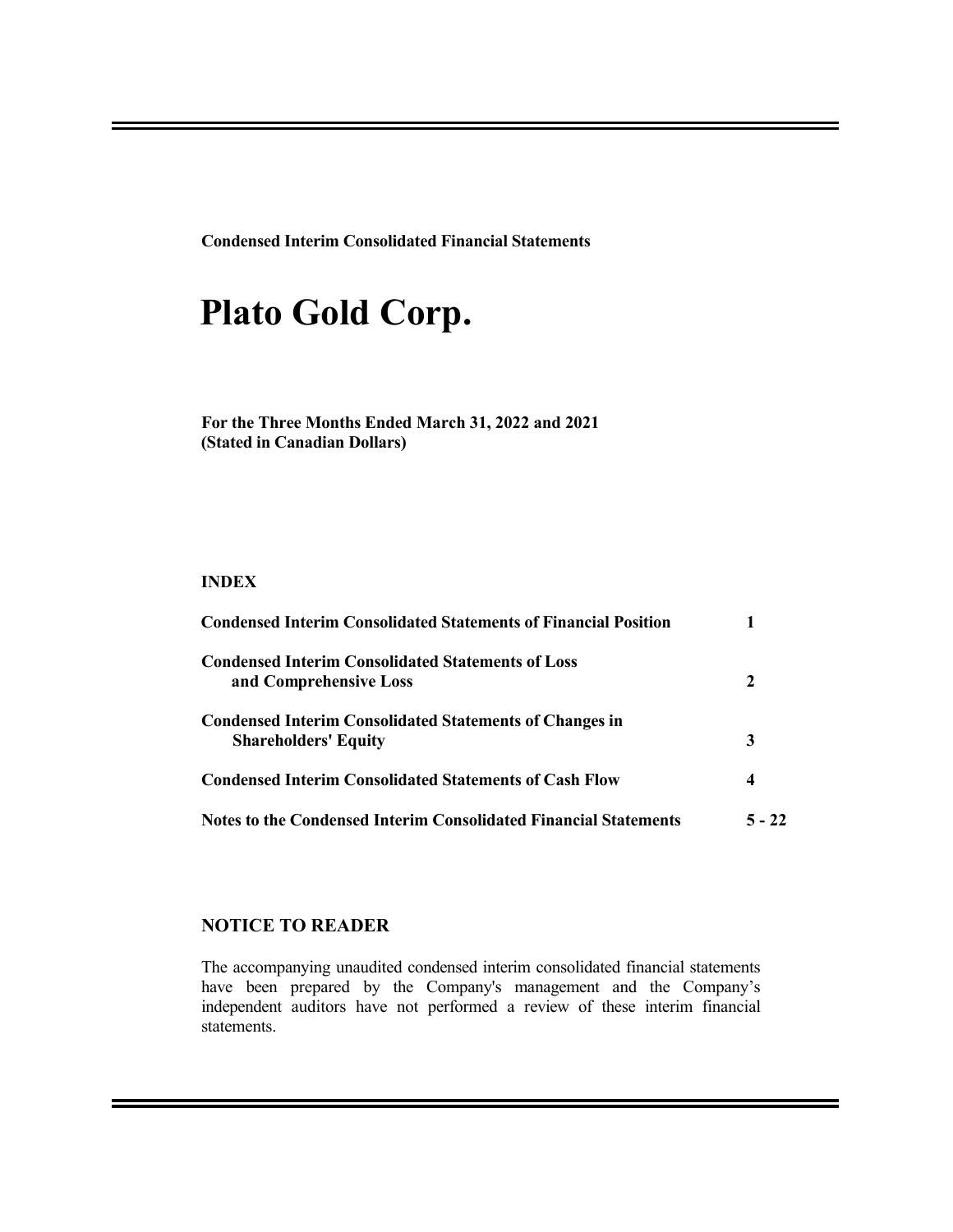Condensed Interim Consolidated Statements of Financial Position Unaudited - See Notice to Reader Stated in Canadian dollars

|                                                    | March 31,<br>2022 | December 31,<br>2021<br>(Audited) |
|----------------------------------------------------|-------------------|-----------------------------------|
|                                                    |                   |                                   |
| <b>Assets</b>                                      |                   |                                   |
| <b>Current Assets</b>                              |                   |                                   |
| Cash                                               | \$<br>21,021      | \$<br>112,731                     |
| Prepaid expenses                                   | 12,271            | 16,798                            |
| Other receivables (note 4)                         | 4,546             | 9,661                             |
|                                                    | 37,838            | 139,190                           |
| <b>Portfolio Investments</b> (note 5)              | 93,655            | 84,248                            |
| <b>Mineral Properties and Deferred</b>             |                   |                                   |
| <b>Exploration Costs (note 6)</b>                  | 2,104,709         | 2,064,789                         |
|                                                    | 2,236,202<br>S    | 2,288,227<br>S                    |
| <b>Liabilities</b>                                 |                   |                                   |
| <b>Current Liabilities</b>                         |                   |                                   |
| Accounts payable and accrued liabilities (note 12) | \$<br>720,968     | \$<br>713,488                     |
| Due to related company (note 7)                    | 6,545             | 6,545                             |
| Flow-through share premium liability (notes 9, 13) | 5,298             | 11,929                            |
|                                                    | 732,811           | 731,962                           |
| <b>Loan Payable</b> (note 8)                       | 27,268            | 32,079                            |
|                                                    | 760,079           | 764,041                           |
| <b>Shareholders' Equity</b>                        |                   |                                   |
| Share capital (note 9)                             | 9,749,128         | 9,741,628                         |
| Warrants (note 10)                                 | 69,599            | 69,599                            |
| Contributed surplus                                | 3,789,257         | 3,789,257                         |
| Deficit                                            | (12, 125, 493)    | (12,069,977)                      |
| Non-controlling interest                           | (6,368)           | (6,321)                           |
|                                                    | 1,476,123         | 1,524,186                         |
|                                                    | 2,236,202<br>\$   | 2,288,227<br>\$                   |

The accompanying notes form an integral part of these condensed interim consolidated financial statements.

Approved on behalf of the Board

"Anthony J. Cohen", Director [100] Uphin H. Paterson", Director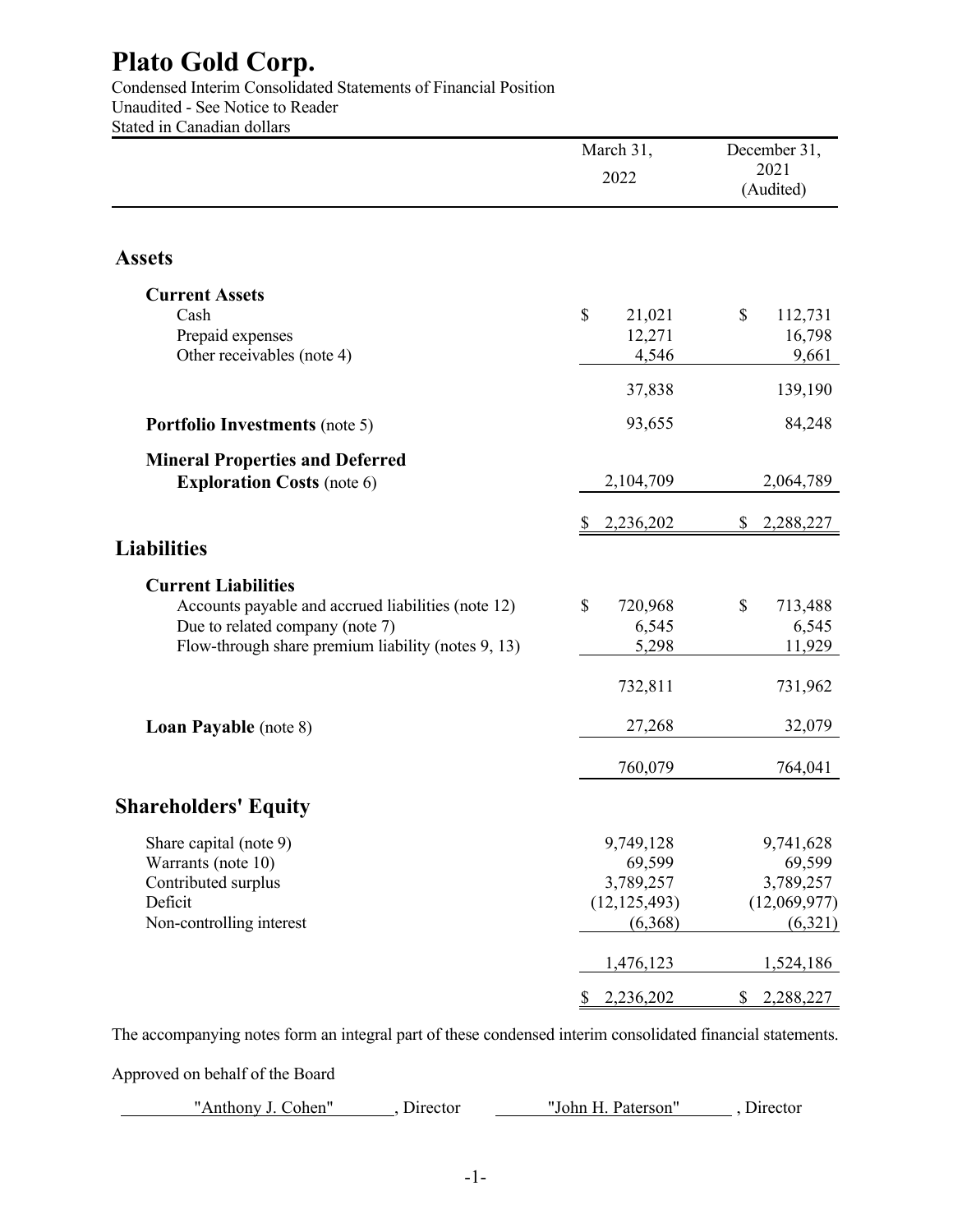Condensed Interim Consolidated Statements of Loss and Comprehensive Loss For the Three Months Ended March 31 Unaudited - See Notice to Reader Stated in Canadian dollars

| <b>Income</b><br>\$<br>Investment income<br><b>Expenses</b>    | 718<br>198<br>250<br>245 | \$<br>239<br>7,168 |
|----------------------------------------------------------------|--------------------------|--------------------|
|                                                                |                          |                    |
|                                                                |                          |                    |
|                                                                |                          |                    |
| Bad debt expense                                               |                          |                    |
| Consulting and director fees                                   |                          | 250                |
| Foreign exchange loss                                          |                          |                    |
| Insurance                                                      | 1,845                    | 1,530              |
| Interest accretion (note 8)                                    | 1,604                    | 1,462              |
| Interest and financing fees                                    | 259                      | 220                |
| Office and general                                             | 1,557                    | 991                |
| Professional fees                                              | 30,000                   | 20,000             |
| Publicity and advertising                                      | 2,875                    | 9,961              |
| Rent                                                           | 600                      | 600                |
| Salaries and benefits                                          |                          | 25                 |
| Transfer and filing fees                                       | 11,396                   | 6,613              |
| Write-down of mineral properties (note 6)                      | 27,940                   | 3,377              |
| Add (Less):                                                    |                          |                    |
| Fair value adjustment on portfolio investments                 | 37,627                   | 32,027             |
| Gain on revaluation of loan payable (note 8)                   | (6, 415)                 |                    |
| Government grant (note 8)                                      |                          | (13, 470)          |
| Realized gain on disposition of portfolio investments (note 5) | (47,069)                 | (20, 846)          |
| Flow through share premium amortization (note 13)              | (6, 631)                 |                    |
|                                                                | 56,281                   | 49,908             |
| <b>Net Loss and Comprehensive Loss</b>                         | (55, 563)                | \$<br>(49, 669)    |
|                                                                |                          |                    |
| <b>Attributable to:</b>                                        |                          |                    |
| Equity holders of Plato Gold Corp.                             | (55,516)                 | (49, 271)          |
| Non-controlling interest                                       | (47)                     | (398)              |
| Loss per Share - basic and diluted<br>\$                       | (0.00)                   | \$<br>(0.00)       |
| <b>Weighted Average Number of Common Shares</b>                |                          |                    |
| <b>Outstanding - basic and diluted</b>                         | 219,732,384              | 209, 269, 717      |

The accompanying notes form an integral part of these condensed interim consolidated financial statements.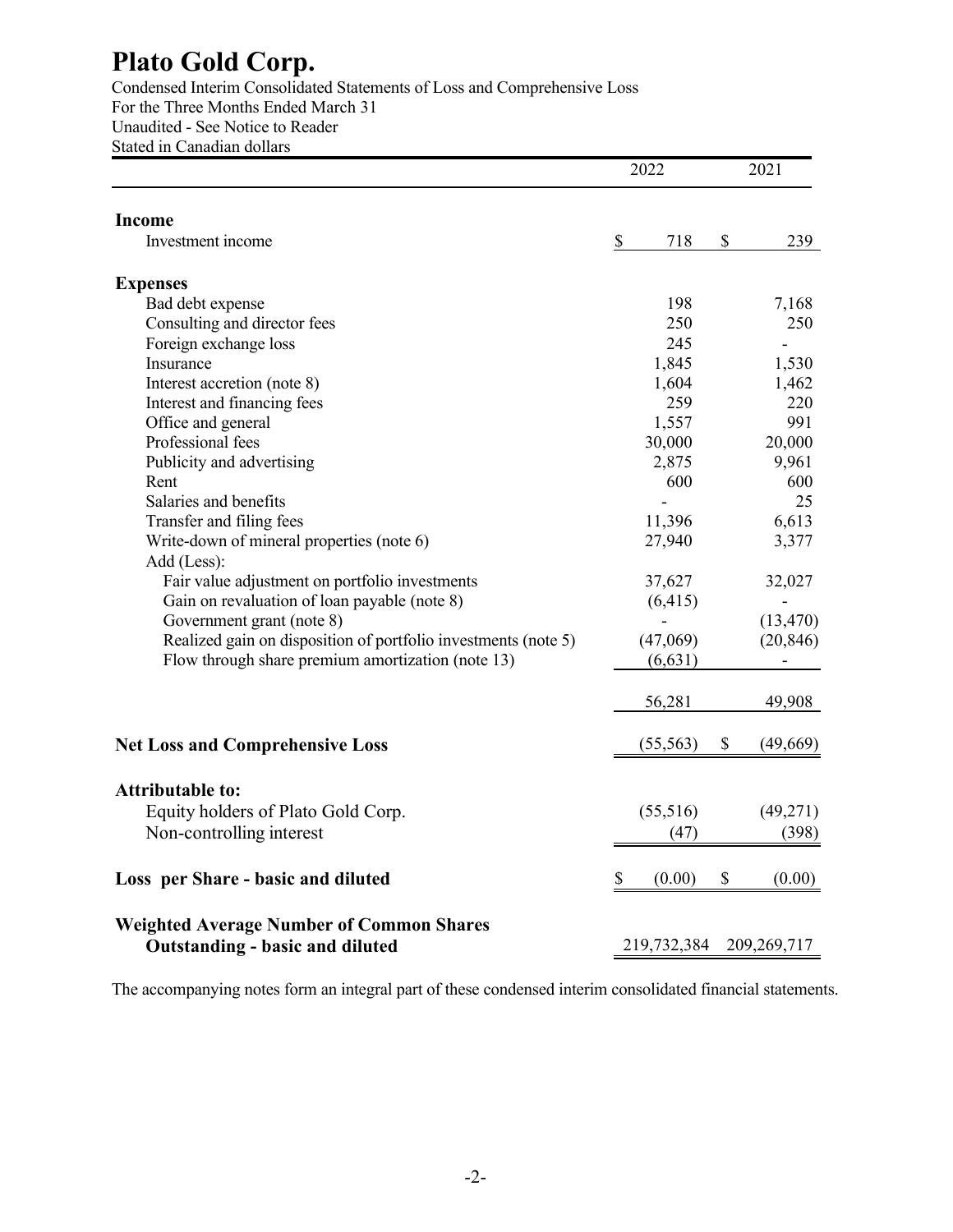Condensed Interim Consolidated Statements of Changes in Shareholders' Equity For the Three Months Ended March 31 Unaudited - See Notice to Reader Stated in Canadian dollars

|                                                            | <b>Share Capital</b> |           |           |                               |                        | Non-                    |           |
|------------------------------------------------------------|----------------------|-----------|-----------|-------------------------------|------------------------|-------------------------|-----------|
|                                                            | <b>Shares</b>        | Amount    | Warrants  | Contributed<br><b>Surplus</b> | Accumulated<br>Deficit | Controlling<br>Interest | Total     |
| <b>Balance - January 1, 2021</b>                           | 208,919,717 \$       | 9,339,631 | 25,735 \$ | 3,611,006                     | $(11,710,197)$ \$      | $(5,669)$ \$            | 1,260,506 |
| Shares issued for mineral<br>properties (notes $6(b)$ , 9) | 450,000              | 15.750    |           |                               |                        |                         | 15,750    |
| Net loss and comprehensive loss                            |                      |           |           |                               | (49,271)               | (398)                   | (49,669)  |
| <b>Balance - March 31, 2021</b>                            | 209, 369, 717 \$     | 9,355,381 | 25,735 \$ | 3,611,006                     | $(11,759,468)$ \$      | $(6,067)$ \$            | ,226,587  |

|                                                        | <b>Share Capital</b> |           |          |                               |                               |                         |           |
|--------------------------------------------------------|----------------------|-----------|----------|-------------------------------|-------------------------------|-------------------------|-----------|
|                                                        | <b>Shares</b>        | Amount    | Warrants | Contributed<br><b>Surplus</b> | Accumulated<br><b>Deficit</b> | Controlling<br>Interest | Total     |
| Balance - January 1, 2022<br>Shares issued for mineral | 219,465,717 \$       | 9,741,628 | 69,599   | 3,789,257                     | $(12,069,977)$ \$             | $(6,321)$ \$            | 1,524,186 |
| properties (notes $6(b)$ , 9)                          | 300,000              | 7.500     |          |                               | (55,516)                      | (47)                    | 7,500     |
| Net loss and comprehensive loss                        |                      |           |          |                               |                               |                         | (55, 563) |
| <b>Balance - March 31, 2022</b>                        | 219,765,717 \$       | 9,749,128 | 69,599   | 3,789,257                     | $(12, 125, 493)$ \$           | $(6,368)$ \$            | 1,476,123 |

The accompanying notes form an integral part of these condensed interim consolidated financial statements.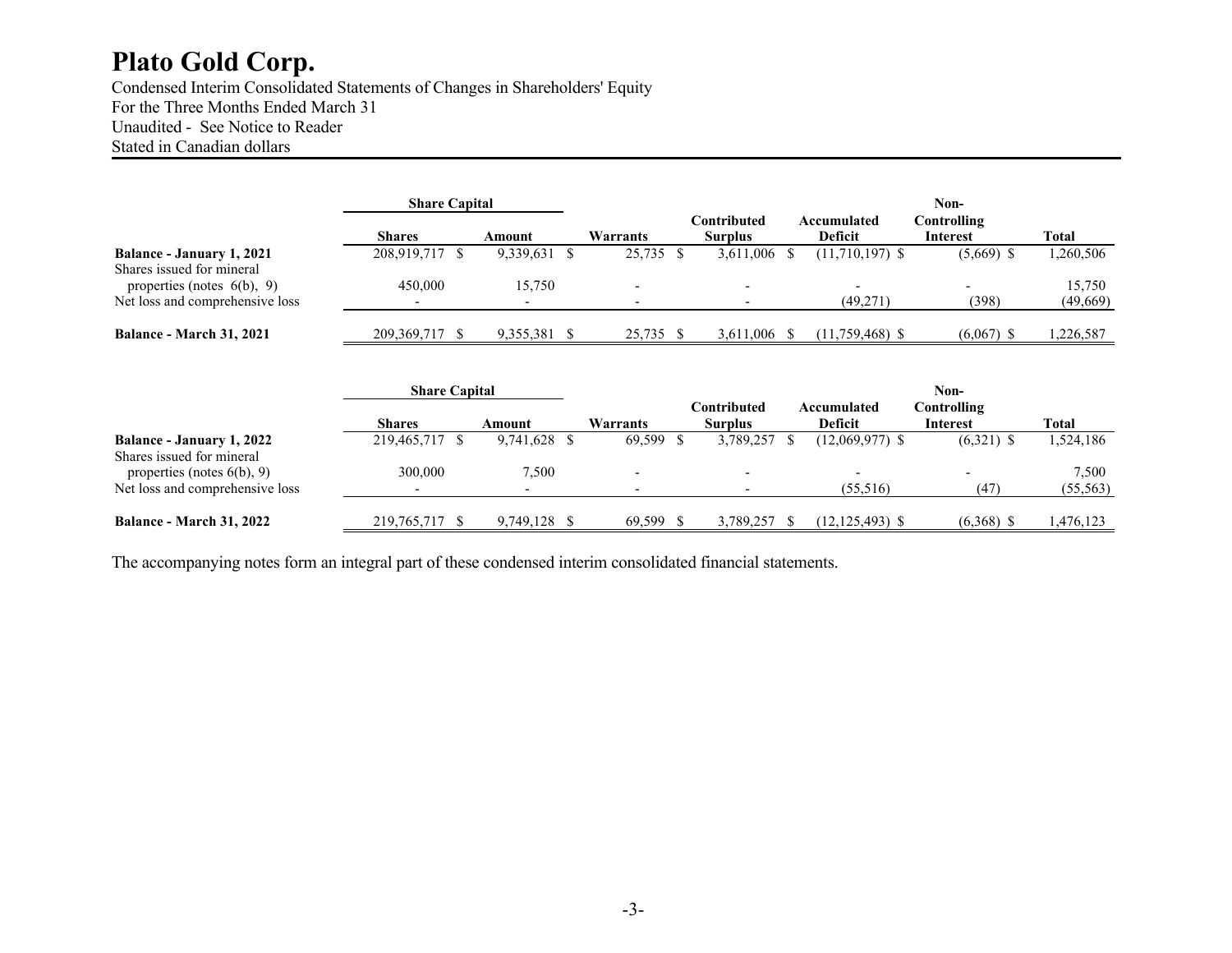Condensed Interim Consolidated Statements of Cash Flow For the Three Months Ended March 31 Unaudited - See Notice to Reader Stated in Canadian dollars

|                                                       | 2022            | 2021           |
|-------------------------------------------------------|-----------------|----------------|
| <b>Cash Flows from Operating Activities</b>           |                 |                |
| Net loss and comprehensive loss                       | \$<br>(55, 563) | \$<br>(49,669) |
| Items not involving cash                              |                 |                |
| Realized gain on disposition of portfolio investments | (47,069)        | (20, 846)      |
| Interest accretion                                    | 1,604           | 1,462          |
| Government grant                                      |                 | (13, 470)      |
| Gain on revaluation of loan payable                   | (6, 415)        |                |
| Write-down of mineral properties                      | 27,940          | 3,377          |
| Bad debt expense                                      | 198             | (7,168)        |
| Fair value adjustment on portfolio investments        | 37,627          | 32,027         |
| Flow-through share premium amortization               | (6, 631)        |                |
|                                                       | (48,309)        | (54, 287)      |
| Changes in non-cash working capital                   |                 |                |
| Other receivables                                     | 4,917           | 21,505         |
| Prepaid expenses                                      | 4,527           |                |
| Accounts payable and accrued liabilities              | 7,480           | 28,333         |
|                                                       | (31, 385)       | (4, 449)       |
| <b>Cash Flows from Financing Activities</b>           |                 |                |
| Advances of loan payable                              |                 | 20,000         |
| <b>Cash Flows from Investing Activities</b>           |                 |                |
| Mineral properties and deferred explorations costs    | (60, 360)       | (39, 327)      |
| Proceeds from disposition of portfolio investments    | 35              | 11,136         |
|                                                       | (60,325)        | (28, 191)      |
|                                                       |                 |                |
| Change in cash                                        | (91,710)        | (12, 640)      |
| Cash - beginning of period                            | 112,731         | 57,033         |
| Cash - end of period                                  | \$<br>21,021    | \$<br>44,393   |

The accompanying notes form an integral part of these condensed interim consolidated financial statements.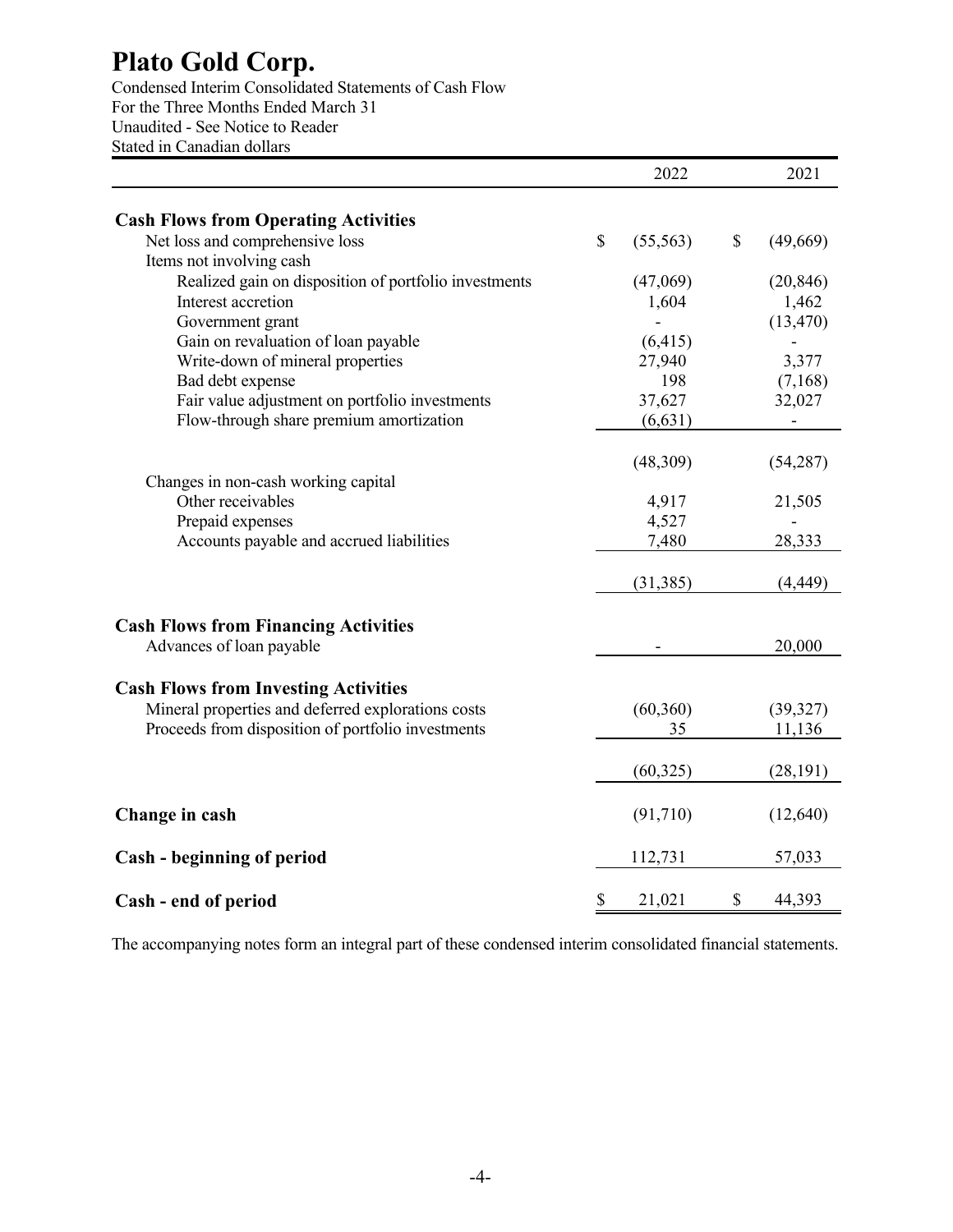Notes to the Condensed Interim Consolidated Financial Statements For the Three Months Ended March 31, 2022 and 2021 Unuaudited - See Notice to Reader Stated in Canadian Dollars

### **1. Nature of Operations**

Plato Gold Corp. (the "Company" or "Plato") is an Ontario corporation formed by amalgamation on May 30, 2005. The primary offices are located at 1240 Bay Street, Suite 800, Toronto, Ontario M5R 2A7. The Company is listed on the TSX Venture Exchange (TSX-V: PGC), OTCQB Venture Market (OTCQB: NIOVF) and the Frankfurt Exchange (4Y7 OR WKN: A0M2QX).

The Company is a public gold and rare minerals exploration company with four projects. The first project, Good Hope Niobium Project consists of a total of 254 claims, consisting of 227 Single Cell Mining Claims and 27 Boundary Cell Mining Claims, and covers an area of approximately 5,146 hectares in the Killala Lake Area and Cairngorm Lake Area Townships, northwest of Marathon, Ontario. The second project, the Pic River Platinum Group Metals ("PGM") Project consists of a total of 111 Single Cell Mining Claims and covers an area of approximately 2,247 hectares in the Foxtrap Lake and Grain Township, Thunder Bay Mining District, in Ontario. The third project, the Lolita Project in Santa Cruz, Argentina, includes three adjoining concessions in Southern Argentina, which are held by the Company's 95% owned subsidiary, Winnipeg Minerals S.A. ("WMSA"). The fourth project, the Timmins Gold Project in Northern Ontario includes four properties (Guibord, Harker, Holloway and Marriott) in what is sometimes referred to as the Harker/Holloway gold camp located east of Timmins.

The Company is in the process of exploring its mineral properties and has not yet determined whether its properties contain economic mineral reserves. The recovery of amounts capitalized under mineral properties and deferred exploration costs is dependent upon the discovery of economically recoverable resources or reserves and upon future profitable production or sale of its interests, all of which are uncertain. Consequently, as of March 31, 2022, the Company considers itself to be an exploration and evaluation stage company with respect to these properties.

The Company has not yet realized profitable operations and has incurred significant losses to date resulting in a cumulative deficit of \$12,125,493 as at March 31, 2022. The Company's continued existence is dependent upon its ability to raise additional capital and/or obtaining financing from related parties and develop profitable operations. Management believes that it has the ability to raise the required additional funding. While management has been historically successful in raising the necessary capital, it cannot provide assurance that it will be able to execute on its business strategy or be successful in future financing activities. As at March 31, 2022, the Company's current liabilities exceed its current assets by \$694,973. Given the above, the Company has material uncertainties that may cast significant doubt upon the Company's ability to continue as a going concern.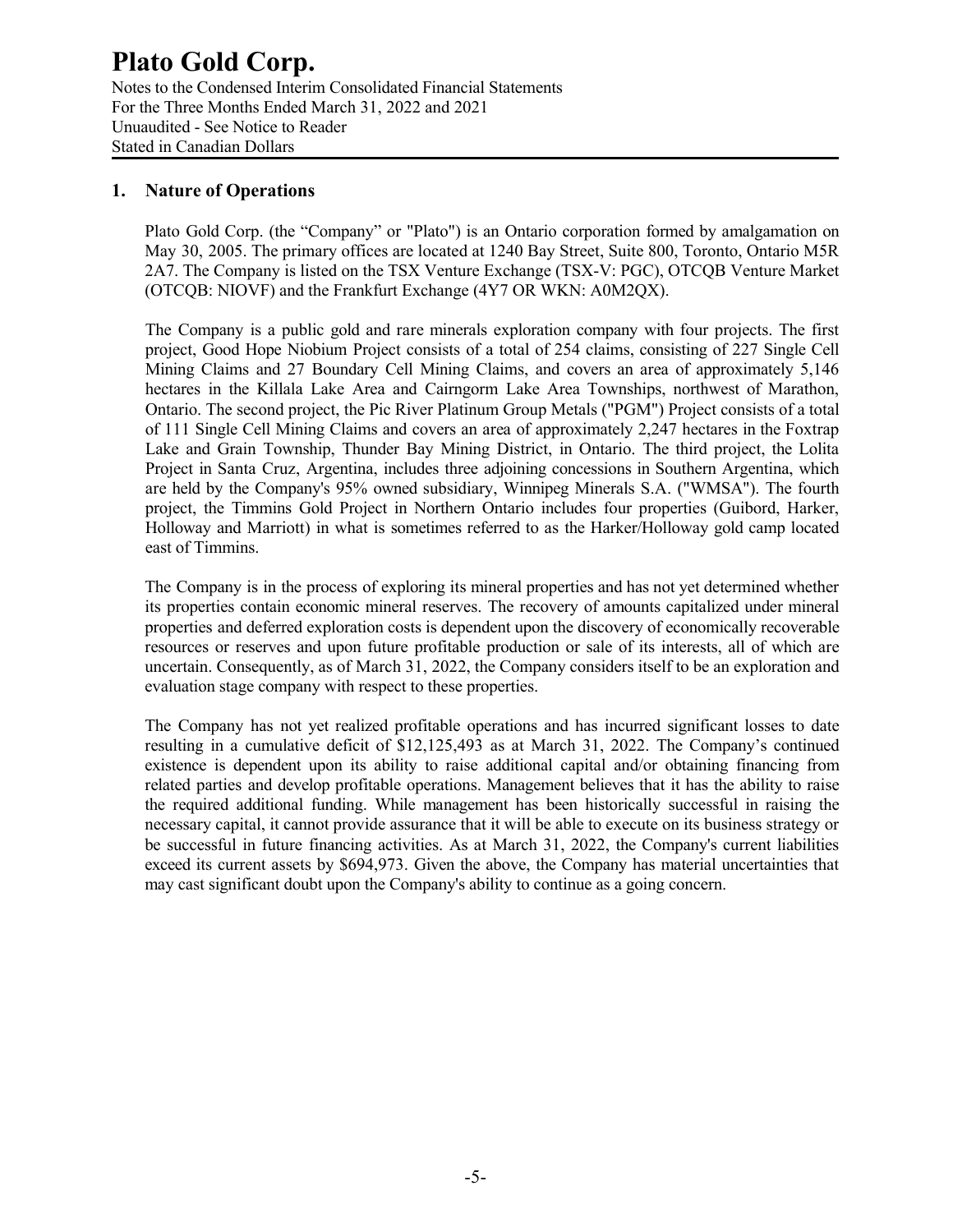Notes to the Condensed Interim Consolidated Financial Statements For the Three Months Ended March 31, 2022 and 2021 Unuaudited - See Notice to Reader Stated in Canadian Dollars

### **1. Nature of Operations (continued)**

### *COVID-19*

In March 2020, the World Health Organization declared a global pandemic related to the outbreak of the novel strain of coronavirus, specifically identified as "COVID-19". This has resulted in governments worldwide enacting emergency measures to combat the spread of the virus. These measures which include the implementation of travel bans, self-imposed quarantine periods, and social distancing have caused material disruption to businesses resulting in a global economic disruption. At the same time, global equity markets have experienced historic volatility and weakness. Governments and central banks have reacted with significant monetary and fiscal interventions designed to stabilize domestic economic conditions. The duration and eventual impact of the COVID-19 outbreak is unknown at this time, as is the efficacy of the government and central bank interventions.

It is not possible to reliably estimate the length and severity of these developments and the impact on the financial results and condition of the Company in future periods.

COVID-19 has no physical impact on the mineralization (gold, niobium, platinum, etc.) on the four mineralize properties currently held by the Company. However, COVID-19 does significantly impact the daily operations of the Company, its exploration activities, its ability to access funds in the capital markets and its ability to continue as a going concern, all of which is difficult to determine at this time. No adjustments have been made to the consolidated financial statements in relation to the impact of COVID-19.

### **2. Basis of Presentation and Going Concern**

The Company's condensed interim consolidated financial statements reflect the results of operations for the three months ended March 31, 2022 and 2021, and the assets, liabilities and shareholders' equity as at March 31, 2022 and December 31, 2021.

The condensed interim consolidated financial statements include the accounts of the Company and its 95% owned subsidiary, Winnipeg Minerals S.A., an Argentinean company. All significant intercompany balances and transactions have been eliminated on consolidation.

#### **a) Statement of Compliance**

The Company's condensed interim consoldiated financial statements have been prepared in accordance with IAS 34, Interim Financial Reporting ("IAS 34"). The IAS 34 interim financial statements do not include all of the information required for annual financial statements.

These condensed interim consolidated financial statements should be read in conjunction with the Company's audited consolidated financial statements for the year ended December 31, 2021.

The policies applied in the Company's condensed interim consolidated financial statements are in accordance with International Financial Reporting Standards ("IFRS") effective as of March 31, 2022 as issued by the International Accounting Standards Board. The date that the Board of Directors approved the statements is May 18, 2022.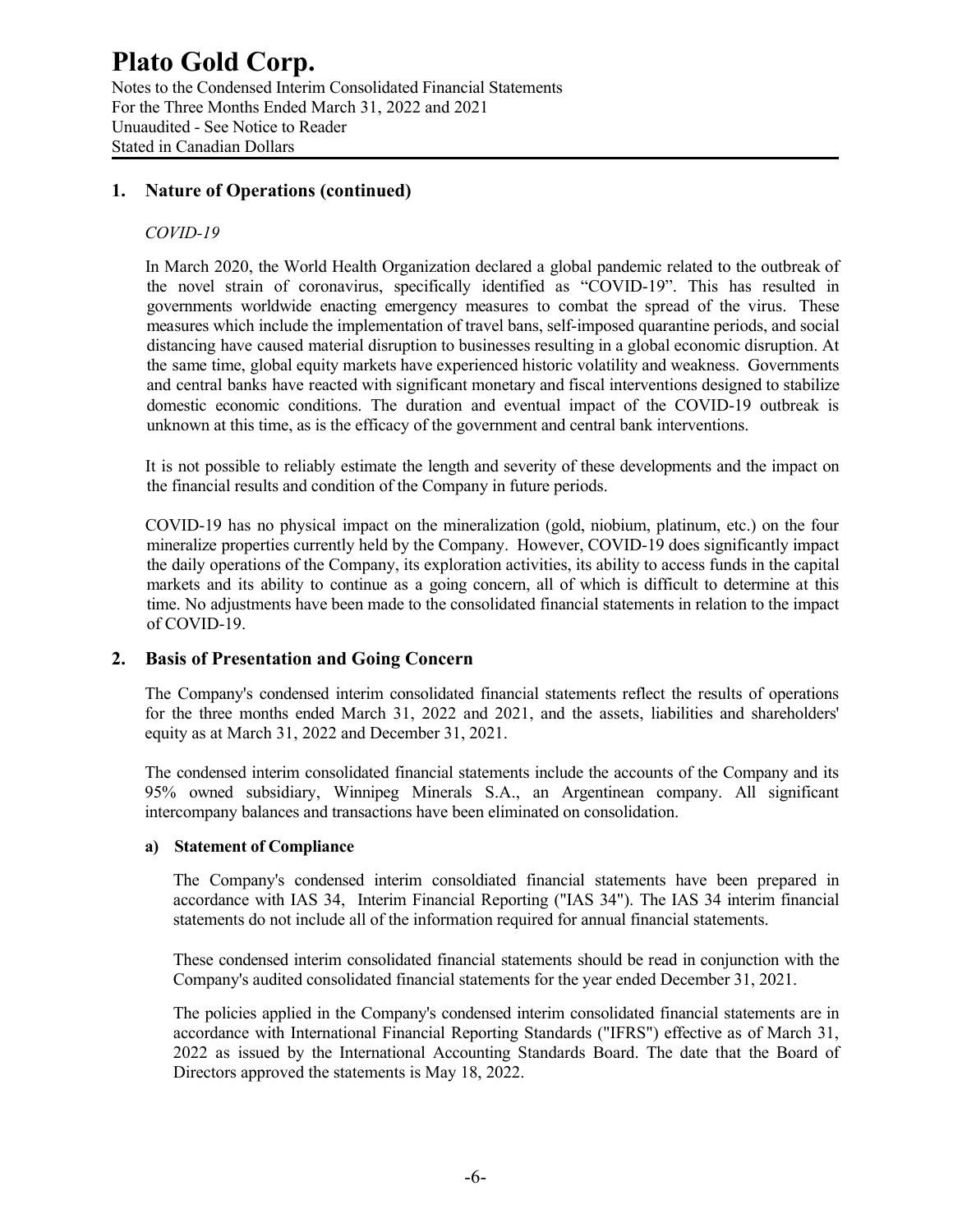Notes to the Condensed Interim Consolidated Financial Statements For the Three Months Ended March 31, 2022 and 2021 Unuaudited - See Notice to Reader Stated in Canadian Dollars

### **2. Basis of Presentation and Going Concern (continued)**

### **b) Critical judgments, estimates, and assumptions**

The preparation of the condensed interim consolidated financial statements in conformity with IFRS requires management to make estimates and assumptions that affect assets and liabilities and disclosure of contingent assets and liabilities at the date of the condensed interim consolidated financial statements and the reported amounts of operations during the reporting period. Significant estimates and assumptions include those related to the following:

- the recoverability of the carrying value of the resource properties
- management's determination that there is no deferred tax asset recognized in these condensed interim consolidated financial statements
- the ability to continue as a going concern
- the value of options and warrants issued by the Company

The application of Company's accounting policy for mineral properties and deferred exploration costs requires judgment to determine whether future economic benefits are probable, from either future development or sale. There is no assurance that the Company has or will have commercially viable resources.

Determining the value of stock options and warrants involves the application of the Black-Scholes option-pricing model which requires the input of highly subjective assumptions that can materially affect the value. Significant estimates and assumptions are required for the volatility used in the Black-Scholes option-pricing model. The Company uses historical information of its own publicly traded common shares to determine the degree of volatility at the date when the stock options and warrants are granted. The degree of volatility will vary depending on when the stock options and warrants were granted, and the expected life.

While management believes that the estimates and assumptions are reasonable, actual results could differ from those estimates.

Management has also used its judgment in determining that the functional currency of the Company and its subsidiary is the Canadian dollar and the state of development of the mineral properties as the exploration stage.

### **c) Going Concern**

The Company's ability to continue as a going concern is dependent upon, but not limited to, its ability to raise financing necessary to fund its exploration and development programs and general and administrative expenses, maintain its resource properties, discharge its liabilities as they become due and generate positive cash flows from operations. There is no certainty that the Company will be successful in raising financing given the current condition of the financial markets, and as such there is significant uncertainty the Company will be able to continue as a going concern.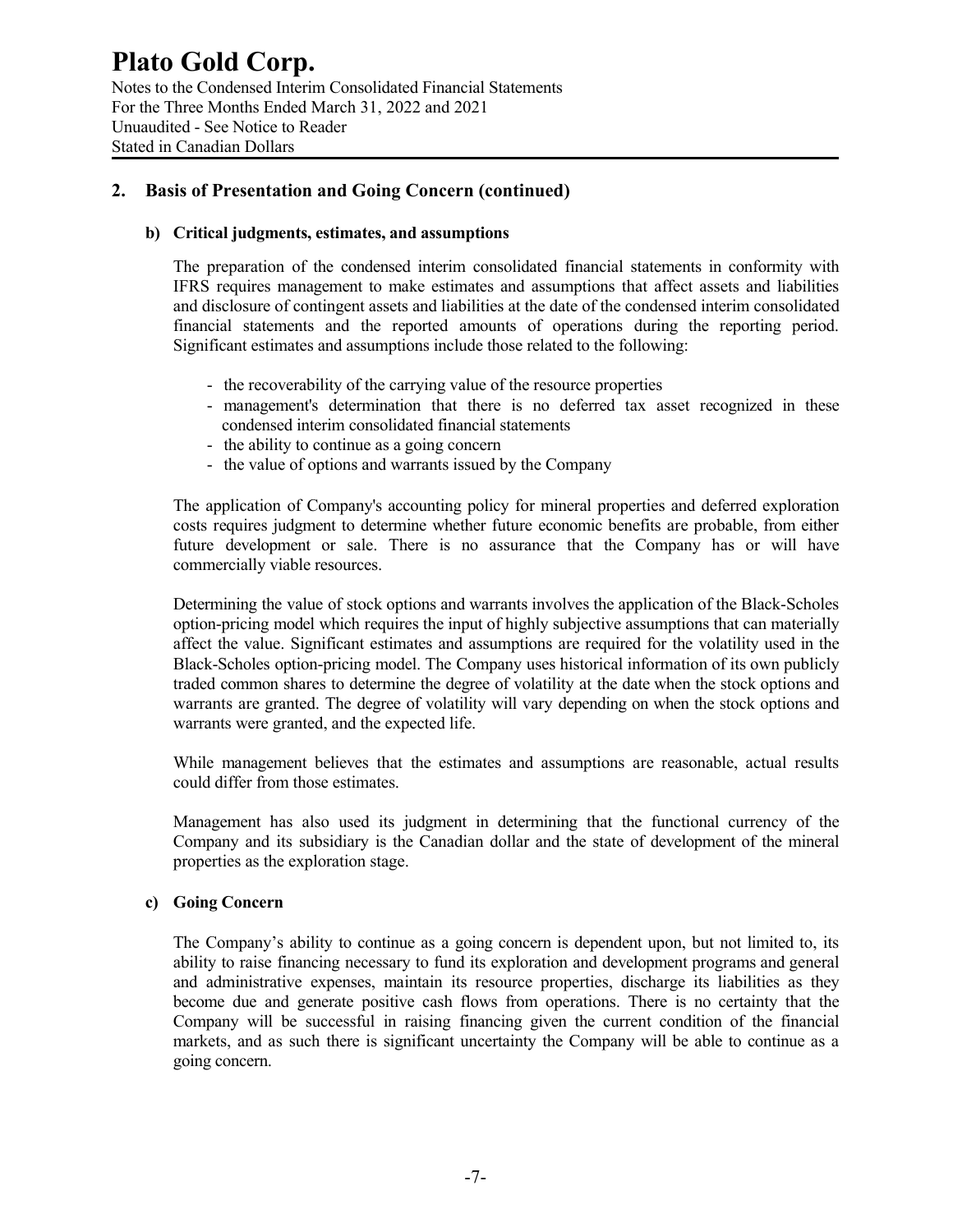Notes to the Condensed Interim Consolidated Financial Statements For the Three Months Ended March 31, 2022 and 2021 Unuaudited - See Notice to Reader Stated in Canadian Dollars

### **2. Basis of Presentation and Going Concern (continued)**

### **c) Going Concern (continued)**

The condensed interim consolidated financial statements are prepared on the basis of accounting principles applicable to a going concern, which assumes that the Company will continue in operation for the foreseeable future and will be able to realize its assets and discharge its liabilities in the normal course of the business. Accordingly, these condensed interim consolidated financial statements do not give effect to adjustments that may be necessary, should the Company be unable to continue as a going concern. If the going concern assumption is not used, then the adjustments required to report the Company's assets and liabilities at liquidation values could be material to these condensed interim consolidated financial statements.

### **3. Significant Accounting Policies**

The Company's complete accounting policies have been included in the consolidated financial statements for the year ended December 31, 2021. The accounting policies the Company followed in preparing these condensed interim consolidated financial statements were the same as those applied by the Company in the annual consolidated financial statements as at and for the year ended December 31, 2021.

### *Changes in accounting standards effective January 1, 2022*

The IASB issued an amendment to IAS 16, Property, Plant and Equipment, to prohibit the deducting from property, plant and equipment amounts received from selling items produced while preparing an asset for its intended use. Instead, sales proceeds and its related costs must be recognized in the statement of loss and comprehensive loss. The amendment will require companies to distinguish between costs associated with producing and selling items before the item of property, plant and equipment is available for use and costs associated with making the item of property, plant and equipment available for its intended use. The amendment is effective for annual periods beginning on or after January 1, 2022, with earlier application permitted. The adoption of this amendment did not have any impact on the Company's condensed interim consolidated financial statements.

### **4. Other Receivables**

As at March 31, 2022, other receivables includes HST receivable of \$4,546 (December 31, 2021 - \$9,661). Due to the short-term nature, the carrying amount of the receivables approximates fair value.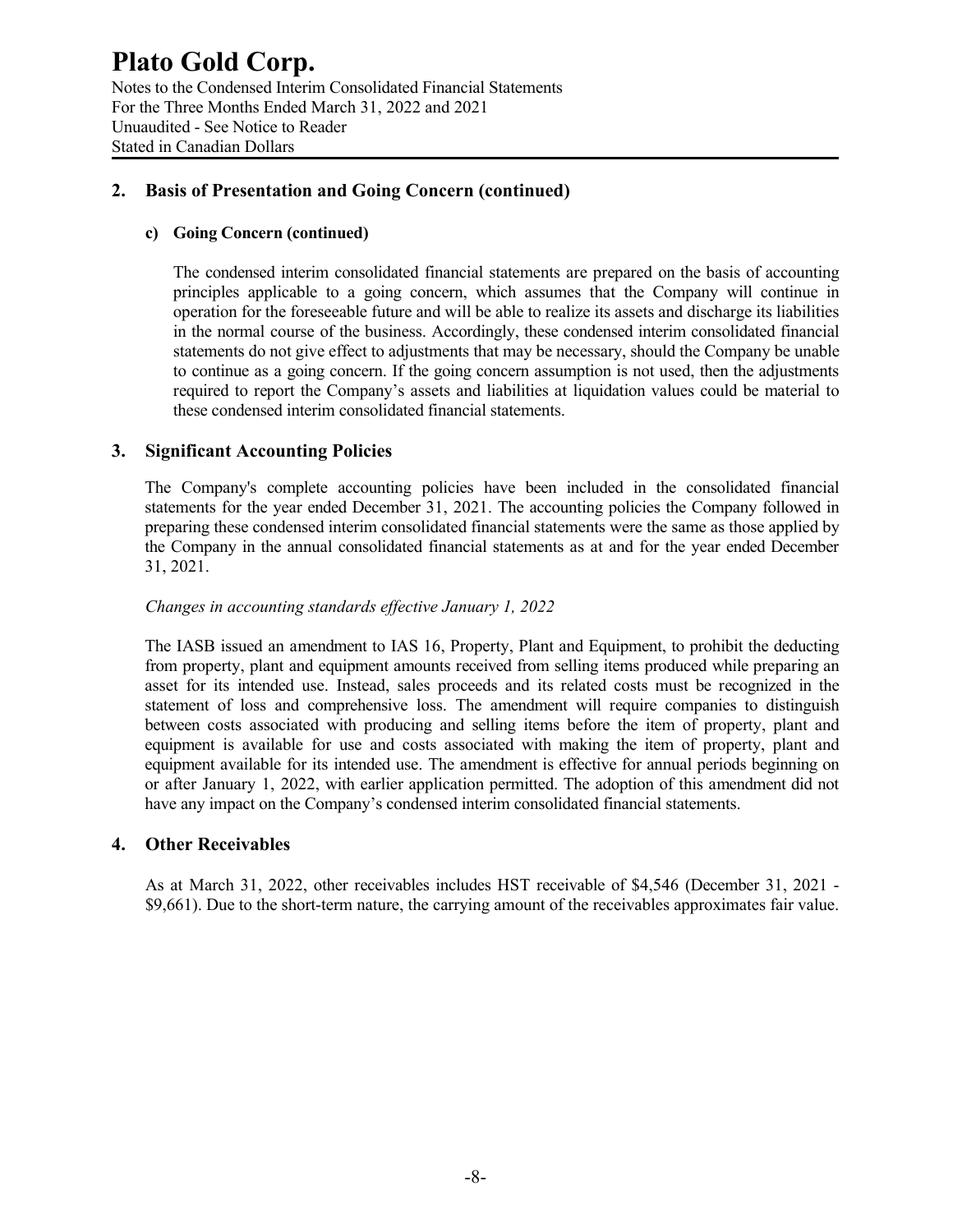Notes to the Condensed Interim Consolidated Financial Statements For the Three Months Ended March 31, 2022 and 2021 Unuaudited - See Notice to Reader Stated in Canadian Dollars

### **5. Portfolio Investments**

### **a) Kirkland Lake Gold Ltd. (formerly St. Andrew Goldfields Ltd.)**

During the three months ended March 31, 2022, Agnico Eagle Mines Limited completed a merger with Kirkland Lake Gold Ltd. and the combined entity is continued as Aginco Eagle Mines Limited. In connection with the merger, the Company received 793 shares of Aginco Eagle Mines Limited and cash proceeds of \$35 in exchange for the Company's 1,000 common shares of Kirkland Lake Gold Ltd. As a result of this transaction, the Company recorded a realized gain of \$47,069.

As at March 31, 2022, the Company holds Nil (December 31, 2021 - 1,000) common shares of Kirkland Lake Gold Ltd., with a fair value of \$Nil (December 31, 2021 - \$53,010).

### **b) Bonterra Resources Inc.**

As at March 31, 2022, the Company holds 9,000 (December 31, 2021 - 9,000) common shares of Bonterra Resources Inc., with a fair value of \$10,350 (December 31, 2021 - \$11,520).

### **c) Monarch Mining Corporation**

As at March 31, 2022, the Company holds 11,600 (December 31, 2021 - 11,600) common shares of Monarch Mining Corporation, with a fair value of \$7,424 (December 31, 2021 - \$8,120).

### **d) Yamana Gold Inc.**

As at March 31, 2022, the Company holds 2,180 (December 31, 2021 - 2,180) common shares of Yamana Gold Inc., with a fair value of \$15,216 (December 31, 2021 - \$11,598).

### **e) Agnico Eagle Mines Limited**

During the three months ended March 31, 2022, Agnico Eagle Mines Limited completed a merger with Kirkland Lake Gold Ltd. and the combined entity is continued as Aginco Eagle Mines Limited. In connection with the merger, the Company received 793 shares of Aginco Eagle Mines Limited in exchange for the Company's 1,000 common shares of Kirkland Lake Gold Ltd.

As at March 31, 2022, the Company holds 793 common shares of Aginco Eagle Mines Limited, with a fair value of \$60,665.

The Company classifies all portfolio investments as Level 1 under the fair value hierarchy. There were no transfers between fair value levels during the three months ended March 31, 2022.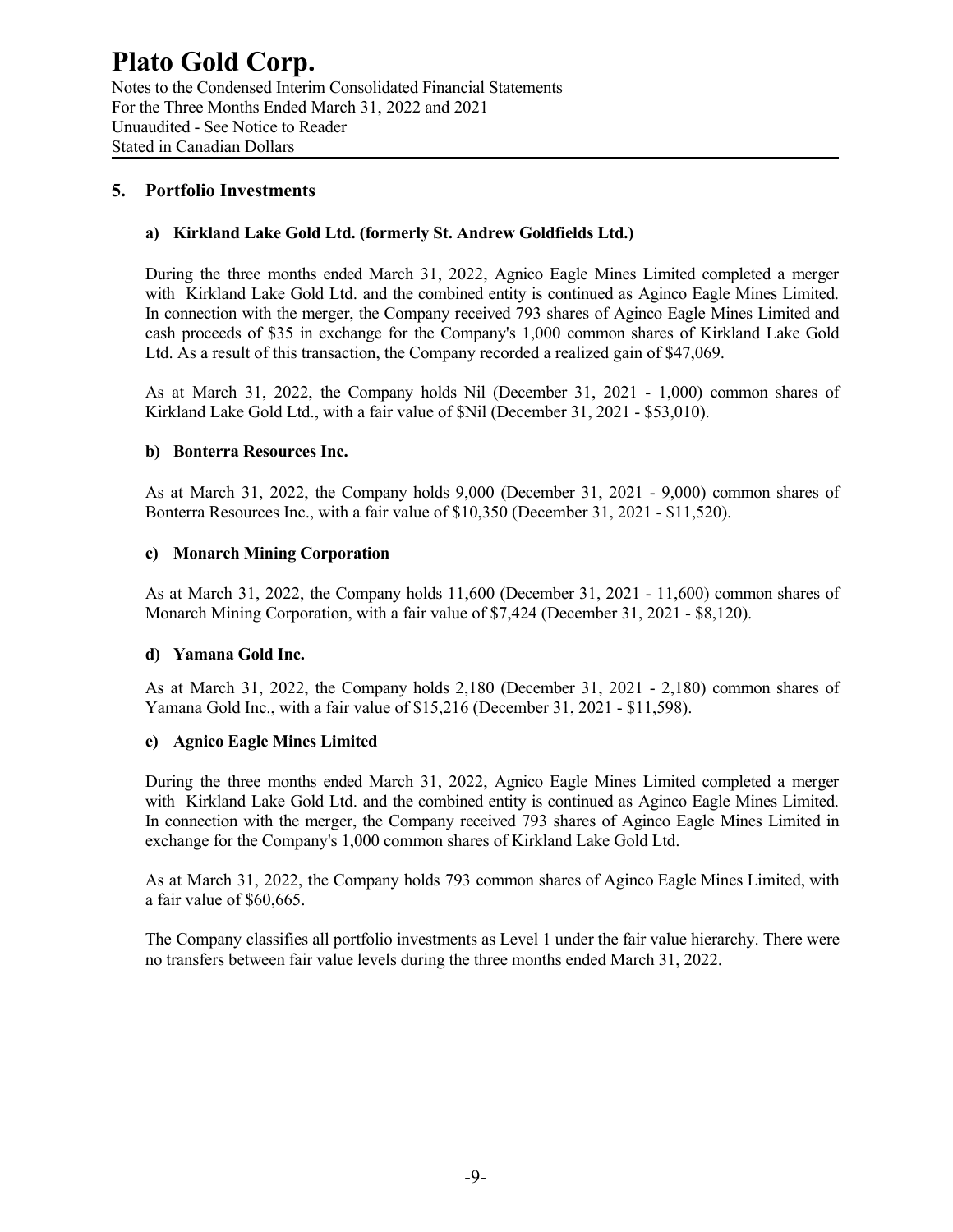Notes to the Condensed Interim Consolidated Financial Statements For the Three Months Ended March 31, 2022 and 2021 Unuaudited - See Notice to Reader Stated in Canadian Dollars

### **6. Mineral Properties and Deferred Exploration Costs**

|                                                                                            | <b>Good Hope</b><br>Project | <b>Pic River</b><br>Project |                                     | Lolita<br>Project | <b>Timmins</b><br>Gold<br>Project | <b>Total</b> |
|--------------------------------------------------------------------------------------------|-----------------------------|-----------------------------|-------------------------------------|-------------------|-----------------------------------|--------------|
| Balance - December 31, 2014                                                                | $\mathbf S$                 | \$                          | \$                                  |                   | 316,964 \$1,025,067               | \$1,342,031  |
| Expenditures - January 1, 2015 to<br>December 31, 2020<br>Write downs - January 1, 2015 to | 1,705,304                   |                             | 34,500                              | 61,043            | 66,591                            | 1,867,438    |
| December 31, 2020                                                                          | (12, 943)                   |                             |                                     | (378,007)         | (1,091,658)                       | (1,482,608)  |
| Balance - December 31, 2020                                                                | \$1,692,361                 | S                           | 34,500<br>$\boldsymbol{\mathsf{S}}$ |                   | \$                                | \$1,726,861  |
| Acquisition costs                                                                          |                             |                             | 40,750                              |                   |                                   | 40,750       |
| <b>Exploration Costs</b>                                                                   | 224,283                     |                             | 72,895                              |                   |                                   | 297,178      |
| Other                                                                                      |                             |                             |                                     | 5,794             | 9,233                             | 15,027       |
| <b>Total Expenditures</b>                                                                  | 224,283                     | 113,645                     |                                     | 5,794             | 9,233                             | 352,955      |
| Write-down of mineral property                                                             |                             |                             |                                     | (5,794)           | (9,233)                           | (15,027)     |
| Balance - December 31, 2021                                                                | \$1,916,644                 | \$                          | 148,145<br>- \$                     |                   | \$                                | \$2,064,789  |
|                                                                                            | <b>Good Hope</b><br>Project | <b>Pic River</b><br>Project |                                     | Lolita<br>Project | <b>Timmins</b><br>Gold<br>Project | <b>Total</b> |
| Balance - December 31, 2021                                                                | $$1,916,644$ \\$            | 148,145                     | $\mathcal{S}$                       |                   | \$                                | \$2,064,789  |
| Acquisition costs                                                                          |                             |                             | 32,500                              |                   |                                   | 32,500       |
| <b>Exploration</b> costs                                                                   |                             |                             | 7,420                               |                   |                                   | 7,420        |
| Other                                                                                      |                             |                             |                                     | 743               | 27,197                            | 27,940       |
| Total expenditures                                                                         |                             |                             | 39,920                              | 743               | 27,197                            | 67,860       |

Write-down of mineral property **-** (743) (27,197) (27,940)

**Balance - March 31, 2022** \$ 1,916,644 \$ 188,065 \$ - \$ 2,104,709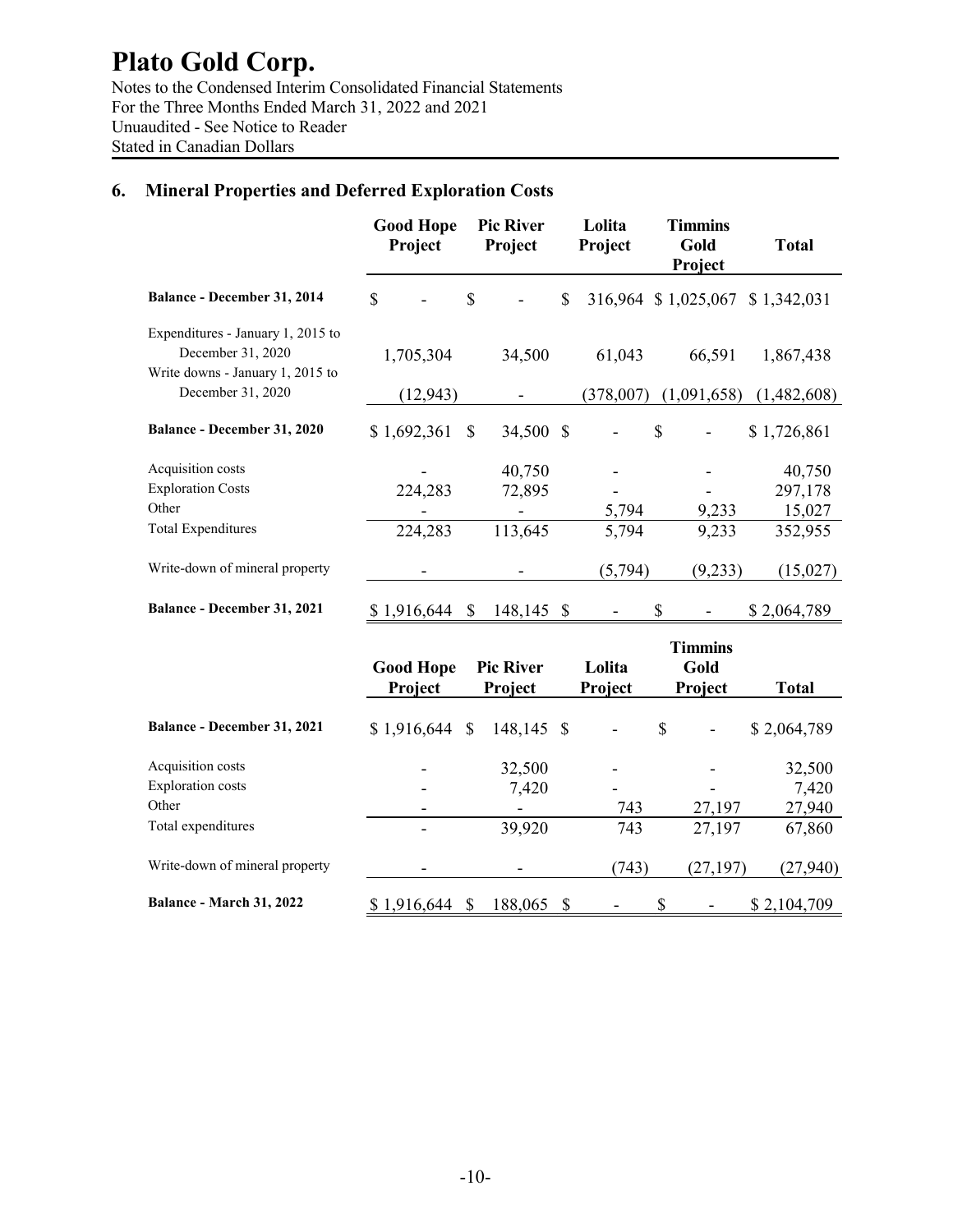### **Plato Gold Corp.** Notes to the Condensed Interim Consolidated Financial Statements For the Three Months Ended March 31, 2022 and 2021 Unuaudited - See Notice to Reader

Stated in Canadian Dollars

### **6. Mineral Properties and Deferred Exploration Costs (continued)**

### **a) Good Hope Niobium Project**

On May 31, 2017, the Company signed two Option Agreements, KL226 Option Agreement and KL37 Option Agreement to acquire 100% interest in the Good Hope Niobium Project in the Killala Lake area, near Marathon Ontario.

The Good Hope Niobium Property consists of a total of 254 claims, consisting of 227 Single Cell Mining Claims and 27 Boundary Cell Mining Claims, and covers an area of approximately 5,100 hectares in the Killala Lake Area and Cairngorm Lake Area Townships, northwest of Marathon, Ontario. The Good Hope Property is located approximately 45 kilometers northwest of Marathon and 28 km north of Highway 17. The property is readily accessible from Trans-Canada Highway 17 and Dead Horse Road. The Property is also in close proximity to the Hemlo gold mining camp.

On August 27, 2019, the Company announced that it had met all of the terms of the KL37 and KL226 Option Agreements and the Company owns 100% of the Good Hope Niobium claims.

The following terms remain for the KL226 and KL37 Option Agreements:

- i) A 3% Net Smelter Return Royalty to Optionors, with first right of refusal for 50% buy back for \$1,500,000.
- ii) A 3% Gross Overriding Royalty from the production of diamonds only to Optionors, with first right of refusal for 50% buy back for \$1,500,000.
- iii) Performance Shares of 1,000,000 common shares to Optionors, if a NI 43-101 compliant resource exceeding 100 million tonnes of Nb205/P205 and an additional 2,000,000 common shares to Optionors, upon a positive bankable feasibility study.
- iv) 10% of the sale price or option price in cash or shares to Optionors, if the KL226 or KL37 claims are sold or optioned to a third party.

### **b) Pic River Project**

On January 28, 2020, the Company entered into an Option Agreement to acquire 100% interest in the Pic River PGM Project in Foxtrap Lake and Grain Township, Thunder Bay Mining District, in Ontario. The Optionors are Rudolf Wahl (70%) and Mike Dorval (30%). On April 28, 2020, the Option Agreement was amended with an additional 6 new claims to the total property.

The Pic River PGM Project consists of a total of 111 Single Cell Mining Claims and covers an area of approximately 2,247 hectares in the Foxtrap Lake and Grain Township, Thunder Bay Mining District, in Ontario.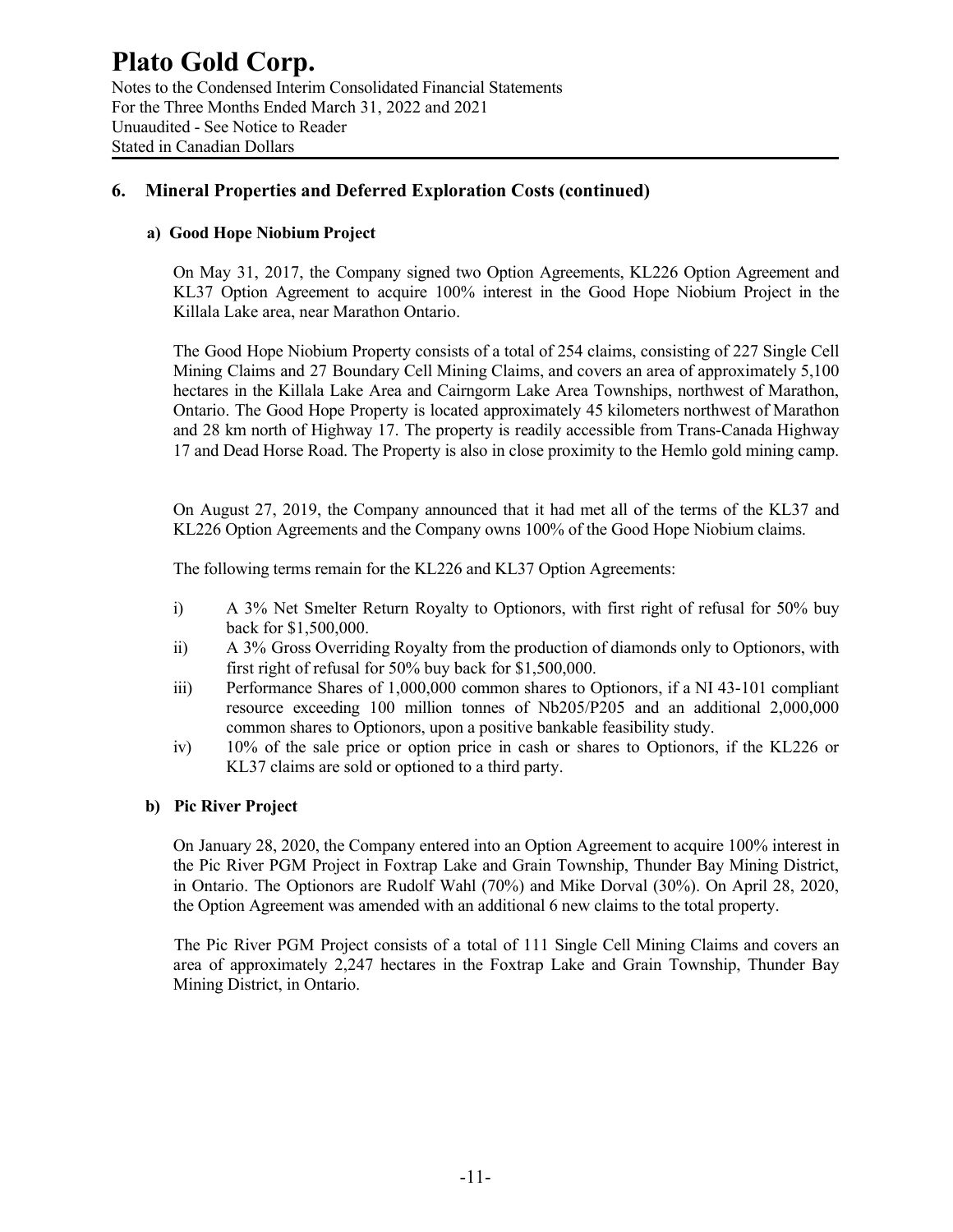### **6. Mineral Properties and Deferred Exploration Costs (continued)**

### **b) Pic River Project (continued)**

The Company, as the Optionee, will earn in for 100% interest in the project claims upon completion of the following:

i) Total cash payment of \$125,000 as follows:

- i) \$10,000 to Optionors within 7 days of signing of the Pic River PGM Option Agreement
- ii) \$15,000 to Optionors within 6 months of the TSXV approval
- iii)  $$25,000$  to the Optionors on or before the 1<sup>st</sup>, 2<sup>nd</sup>, 3<sup>rd</sup> and 4<sup>th</sup> anniversary of the TSXV approval

ii) Total payment of 1,650,000 common shares

- i) 300,000 common shares to Optionors within 15 days of TSXV approval
- ii) 450,000 common shares to Optionors on or before the 1<sup>st</sup> anniversary of the TSXV approval
- iii) 300,000 common shares to the Optionors on or before the,  $2<sup>nd</sup>$ ,  $3<sup>rd</sup>$  and  $4<sup>th</sup>$ anniversary of the TSXV approval

iii) Combined exploration expenditures of \$160,000

- i)  $$40,000$  on or before the 1<sup>st</sup> anniversary of the TSXV approval
- ii)  $$120,000$  on or before the 4<sup>th</sup> anniversary of the TSXV approval

On January 20, 2021, the Option agreement was amended such that the Company is only required to incur total exploration expenditures of \$160,000 on or before the 4<sup>th</sup> anniversary of the TSXV approval. All other terms of the Option Agreement remain unchanged.

In addition, the Pic River PGM Option Agreement includes:

- i) A 3% Net Smelter Return royalty to Optionors, with the first right of refusal for 50% buy back for \$1,500,000.
- ii) A 3% Gross Overriding royalty from the production of diamonds only to Optionors, with first right of refusal for 50% buy back for \$1,500,000.
- iii) Performance Shares of 1,000,000 common shares to Optionors, if a NI 43-101 compliant resource exceeding 1 million ounces of platinum equivalent, and an additional 1,000,000 common shares to Optionors, upon a positive bankable feasibility study.
- iv) 10% of the sale price or option price in cash or shares to Optionors, if the Pic River PGM Project claims are sold or optioned to a third party.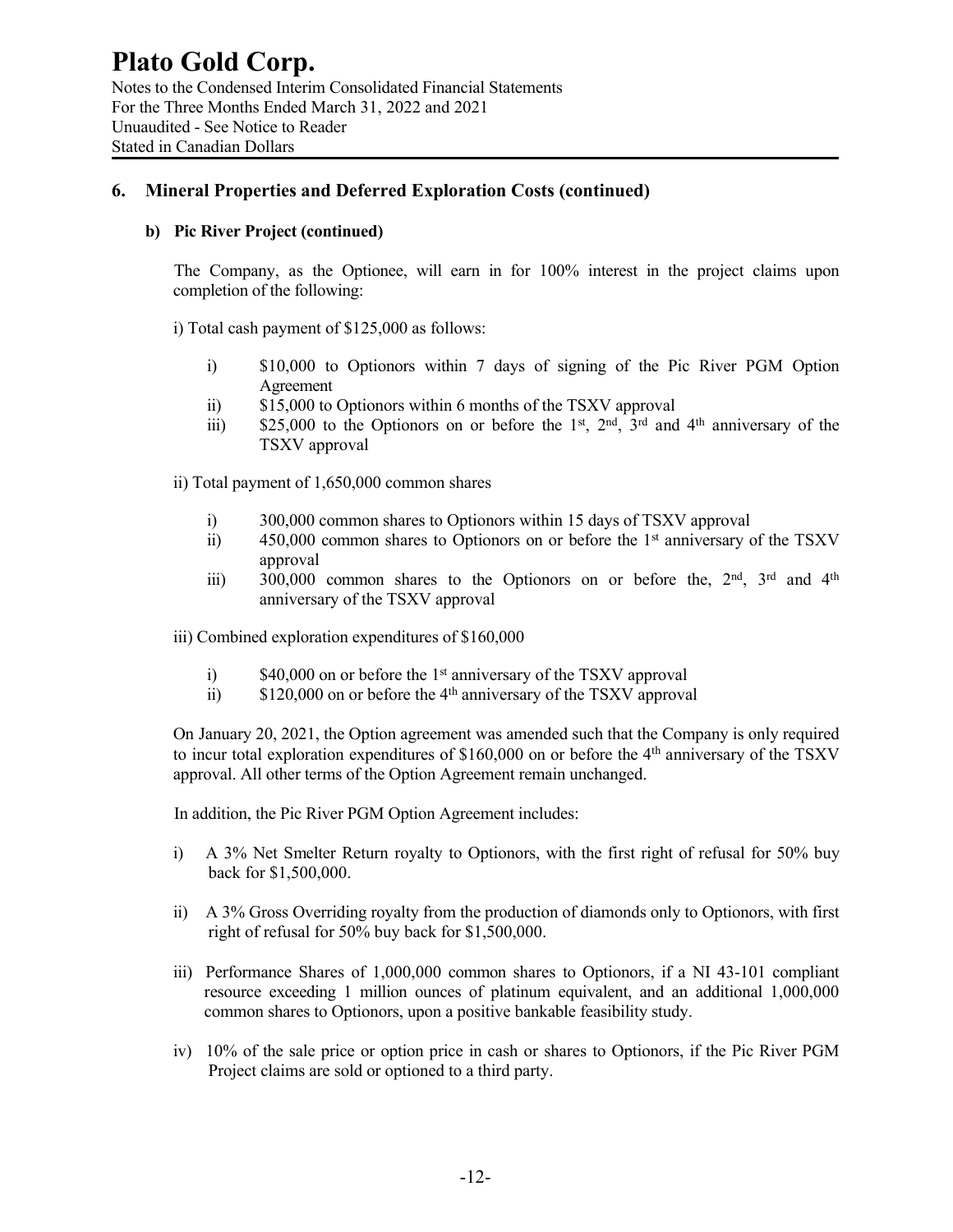### **Plato Gold Corp.** Notes to the Condensed Interim Consolidated Financial Statements

For the Three Months Ended March 31, 2022 and 2021 Unuaudited - See Notice to Reader Stated in Canadian Dollars

### **6. Mineral Properties and Deferred Exploration Costs (continued)**

### **b) Pic River Project (continued)**

On January 28, 2020, the Company issued 300,000 common shares and cash payment of \$10,000 to the Optionors pursuant to the agreement. On June 22, 2020, the Company paid a cash payment of \$15,000 to the Optionors pursuant to the agreement.

On January 20, 2021, the Company issued 450,000 common shares and cash payment of \$25,000 to the Optionors pursuant to the agreement.

On January 10, 2022, the Company issued 300,000 common shares and cash payment of \$25,000 to the Optionors pursuant to the agreement.

### **c) Lolita Project**

On August 27, 2007, the Company entered into an agreement to acquire a 75% interest in the Lolita Property in Argentina.

Upon completion of the initial expenditures, a Joint Work Program for up to US\$500,000 was jointly developed and financed 75% by the Company and 25% by the other party ("Lhotka"). The agreement allows that Lhotka shall have its Joint Venture interest in the property diluted by 5% for each US\$100,000 in expenditures spent by the Company, if Lhotka declines its portion of the expenditure. Lhotka's interest in the property shall not be reduced to less than 2%, unless otherwise agreed by the parties, and Lhotka is entitled to receive a 2% Net Smelter Royalty ("NSR"). The Company has available an option to purchase the NSR for US\$500,000.

With the completion of the initial expenditures, registration of ownership of the property proceeded in accordance with the Joint Venture Agreement. As of August 9, 2011, Winnipeg Minerals S.A. ("WMSA") was incorporated in Argentina with the Company holding 75% and Lhotka holding 25% of the outstanding shares. The mineral claims were subsequently transferred to WMSA as of November 14, 2011.

On August 31, 2020, in accordance with the joint venture agreement, the Company recorded cumulative expenditures above \$400,000 and thus the parties agreed to dilute the Lhotka interest by 20%. Accordingly, the Lhotka contribution outstanding after the incorporation of WMSA will be recorded as settled in full. As well, the Company's holding in WMSA increased to 95%. Accordingly, as of August 31, 2020, Lhotka's outstanding contribution is \$Nil.

Effective September 1, 2020, the allocation of expenditures will be based on the 95% interest for the Company and 5% for Lhotka until cumulative expenditures exceed \$500,000. The Company reported total due from Lhotka at December 31, 2020 of \$145, offset by a full valuation allowance.

As of March 31, 2022, the cumulative loan to WMSA and expenses incurred by the Company after the incorporation of WMSA totals \$170,475 (December 31, 2021 - \$153,967) with Plato accounting for \$168,787 (December 31, 2021 - \$153,104) and Lhotka \$1,688 (December 31, 2021 - \$863).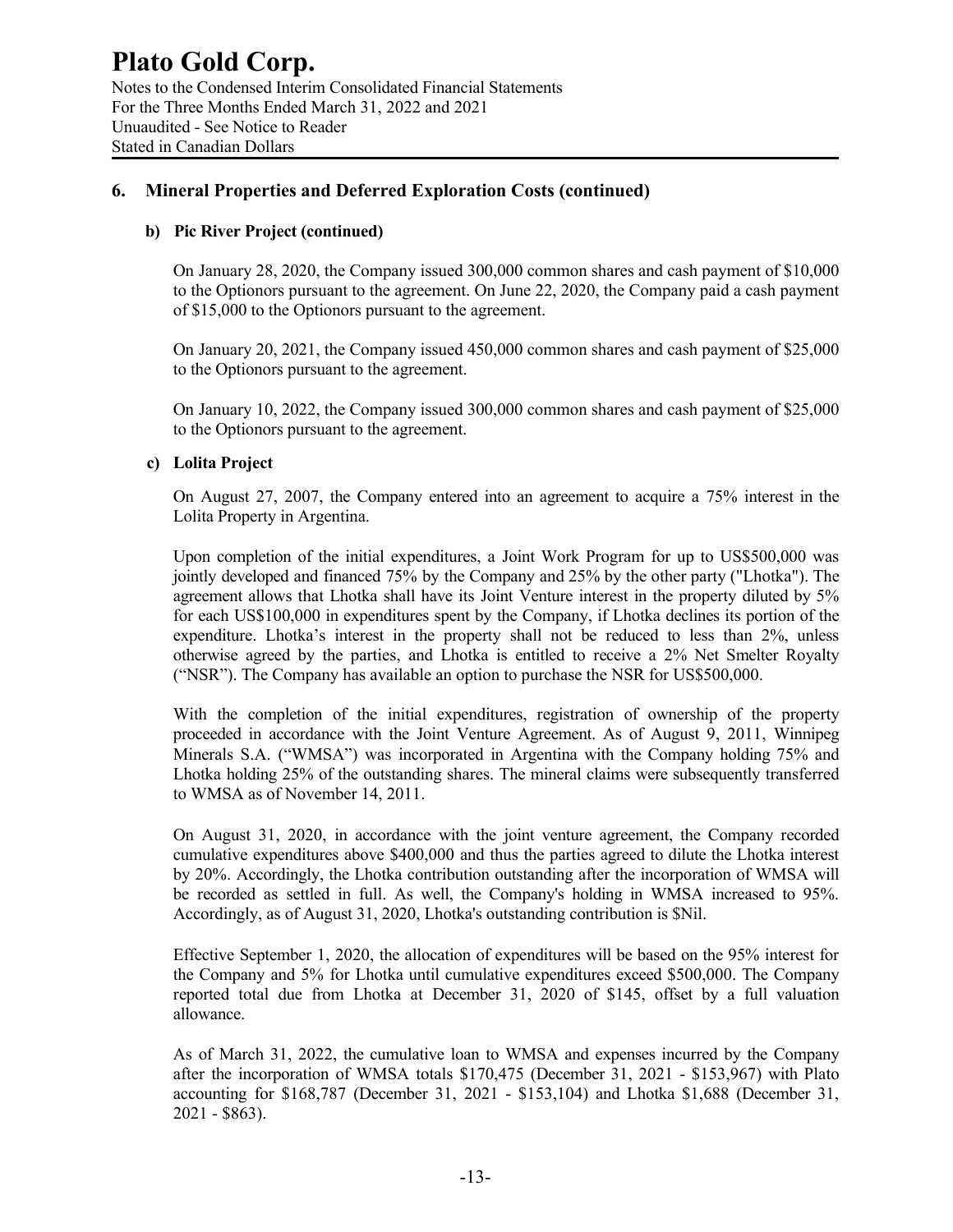### **6. Mineral Properties and Deferred Exploration Costs (continued)**

### **c) Lolita Project (continued)**

During the three months ended March 31, 2022, Lhotka paid \$863 to the Company for Lhotka's the share of the cumulative loan to WMSA and expenses incurred as of December 31, 2021.

The option agreement, including the amendment, was in good standing as of March 31, 2022 and there are no breaches of any covenants, terms or conditions in respect thereof.

Pursuant to an impairment analysis performed on the Company's Lolita property as at December 31, 2015, the Company decided to write down the carrying value of the property totaling \$321,275 to \$Nil. While the Company's interest in the Lolita project remains unchanged for the three months ended March 31, 2022, the Company has determined not to substantiate the carrying value of the properties until there are expenditures by the Company on exploration and evaluation of mineral resources for this property. Accordingly, all costs incurred to date were written off as an impairment loss. Should a valuation analysis be performed in the future such that the estimated recoverable amount of the Lolita property is greater than the carrying amount of \$Nil, the impairment losses recognized in prior years could reverse in part, or in full.

In this situation, the carrying amount could be increased to an amount that does not exceed the original carrying amount that would have been determined had no impairment loss been recognized for the Lolita property in prior years. As of March 31, 2022, the Company has incurred and written down \$384,544 (December 31, 2021 - \$383,801) of project related costs.

### **d) Timmins Gold Project**

The Timmins Gold Project is comprised of four properties along the DestorPorcupine Fault Zone located east of Timmins. The properties are comprised of 4 leases and 98 claims. The Company holds 100% interest in the Holloway and Marriott Properties. The Company holds 50% interest in the Guibord property with the remaining 50% held by Osisko, of which 10% is beneficially held for Kirland Lake. The Company holds 20% interest in the Harker property with the remaining 80% held by Osisko. The properties are subject to a 2% net smelter royalty held by a former director of the Company.

Pursuant to an impairment analysis performed on the Company's Timmins property as at December 31, 2015, the Company decided to write down the carrying value of the property at December 31, 2015 totaling \$1,010,246 to \$Nil. While the Company's interest in the Timmins project remains unchanged for the period ended March 31, 2022, the Company has determined not to substantiate the carrying value of the properties until there are expenditures by the Company on exploration and evaluation of mineral resources for this property. Accordingly, all costs incurred to date were written off as an impairment loss. Should a valuation analysis be performed in the future such that the estimated recoverable amount of the Timmins property is greater than the carrying amount of \$Nil, the impairment losses recognized in prior years could reverse in part, or in full. In this situation, the carrying amount could be increased to an amount that does not exceed the original carrying amount that would have been determined had no impairment loss been recognized for the Timmins property in prior years. As of March 31, 2022, the Company has incurred and written down \$1,128,088 (December 31, 2021 - \$1,100,891) of project related costs.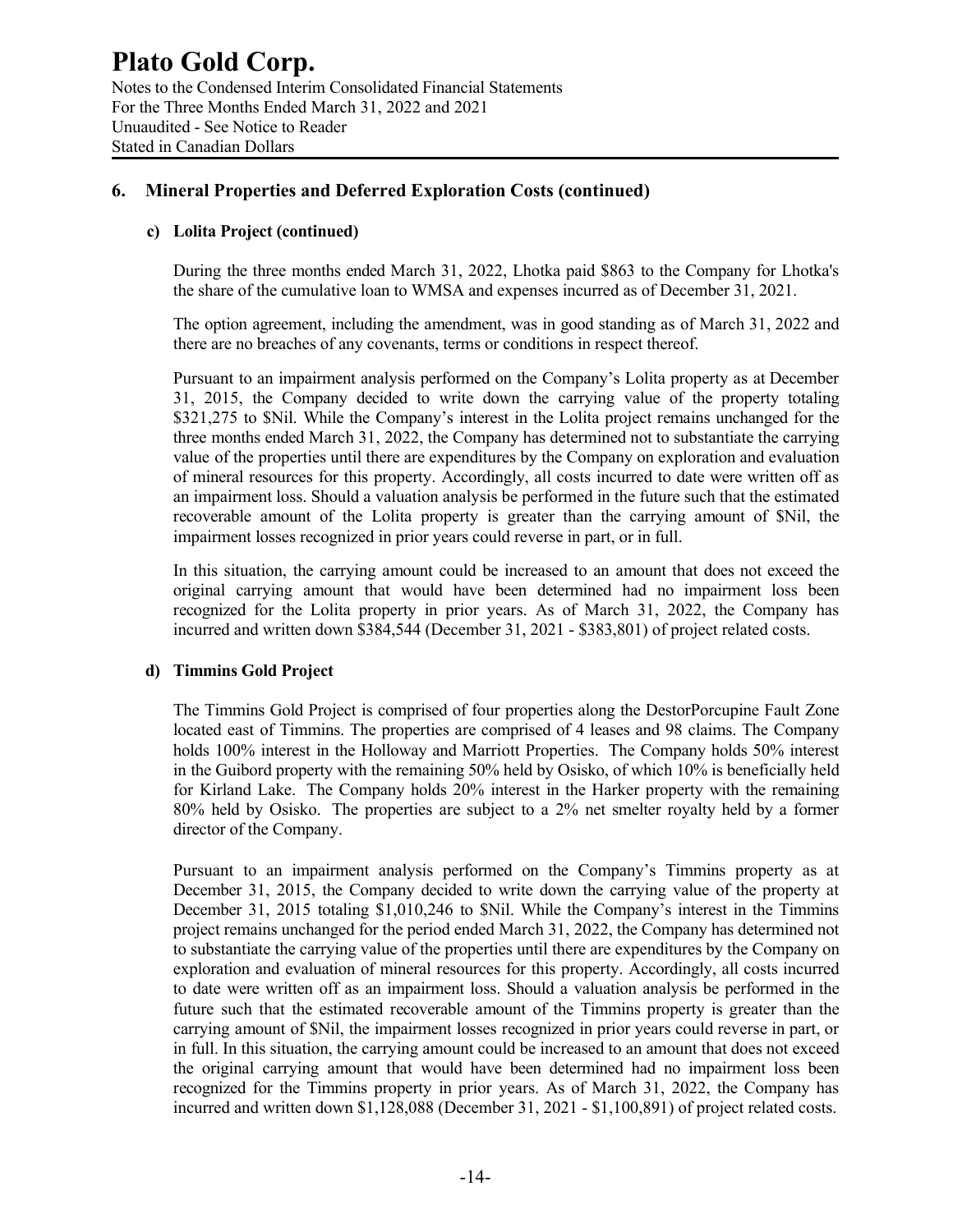Notes to the Condensed Interim Consolidated Financial Statements For the Three Months Ended March 31, 2022 and 2021 Unuaudited - See Notice to Reader Stated in Canadian Dollars

### **7. Due to Related Company**

As at March 31, 2022, the Company owes \$6,545 (December 31, 2021 - \$6,545) to a related company. Amounts due to the related company are non-interest bearing, unsecured and due on demand. The Company and the related company have a director in common. This director is also a shareholder and an officer of both companies.

### **8. Loan Payable**

On November 19, 2020, the Company obtained a \$40,000 interest-free loan from the Government of Canada under the Canada Emergency Business Account ("CEBA") COVID-19 Economic Response Plan. The loan is interest free until December 31, 2022. If the Company has repaid at least \$30,000 of the loan balance by December 31, 2022, the remaining \$10,000 balance is forgiven. If \$30,000 of the loan is not repaid by December 31, 2022, an interest rate of 5% per annum is charged on the remaining balance with interest payable on the last day of each month and the outstanding loan balance payable in full by December 31, 2025. The \$40,000 of loan proceeds were initially recorded at fair value of \$18,713 using an effective rate of 25% to determine the fair value of the interest-free period. The difference between the amount received in cash and the related fair value was recognized as a government grant on the condensed consolidated statements of loss and comprehensive loss.

On February 2, 2021, the Company obtained additional \$20,000 of loan proceeds as part of the expansion of the CEBA program. The terms of the CEBA program were amended such that if the Company has repaid at least \$40,000 of the loan balance by December 31, 2022, the remaining \$20,000 balance is forgiven. The additional \$20,000 loan proceeds were initially recorded at fair value of \$6,530 using an effective rate of 25% to determine the fair value of the interest-free period. The difference between the amount received in cash and the related fair value was recognized as a government grant on the consolidated statements of loss and comprehensive loss.

During the three months ended March 31, 2022, the repayment deadline for the CEBA loan to qualify for the partial loan forgiveness was extended from December 31, 2022 to December 31, 2023.

The summary of the residual value of the loan is as follows:

| <b>Balance - January 1, 2021</b>                     | \$ | 19,251    |
|------------------------------------------------------|----|-----------|
| Loan received                                        |    | 20,000    |
| Fair value adjustment attributed to government grant |    | (13, 470) |
| Payments                                             |    |           |
| Interest accretion                                   |    | 6,298     |
| <b>Balance - December 31, 2021</b>                   |    | 32,079    |
| <b>Balance - January 1, 2022</b>                     | S  | 32,079    |
| Loan received                                        |    |           |
| Fair value adjustment                                |    | (6, 415)  |
| Payments                                             |    |           |
| Interest accretion                                   |    | 1,604     |
| <b>Balance - March 31, 2022</b>                      |    | 27,268    |

As at March 31, 2022, the loan payable has a face value of \$60,000 (December 31, 2021 - \$60,000).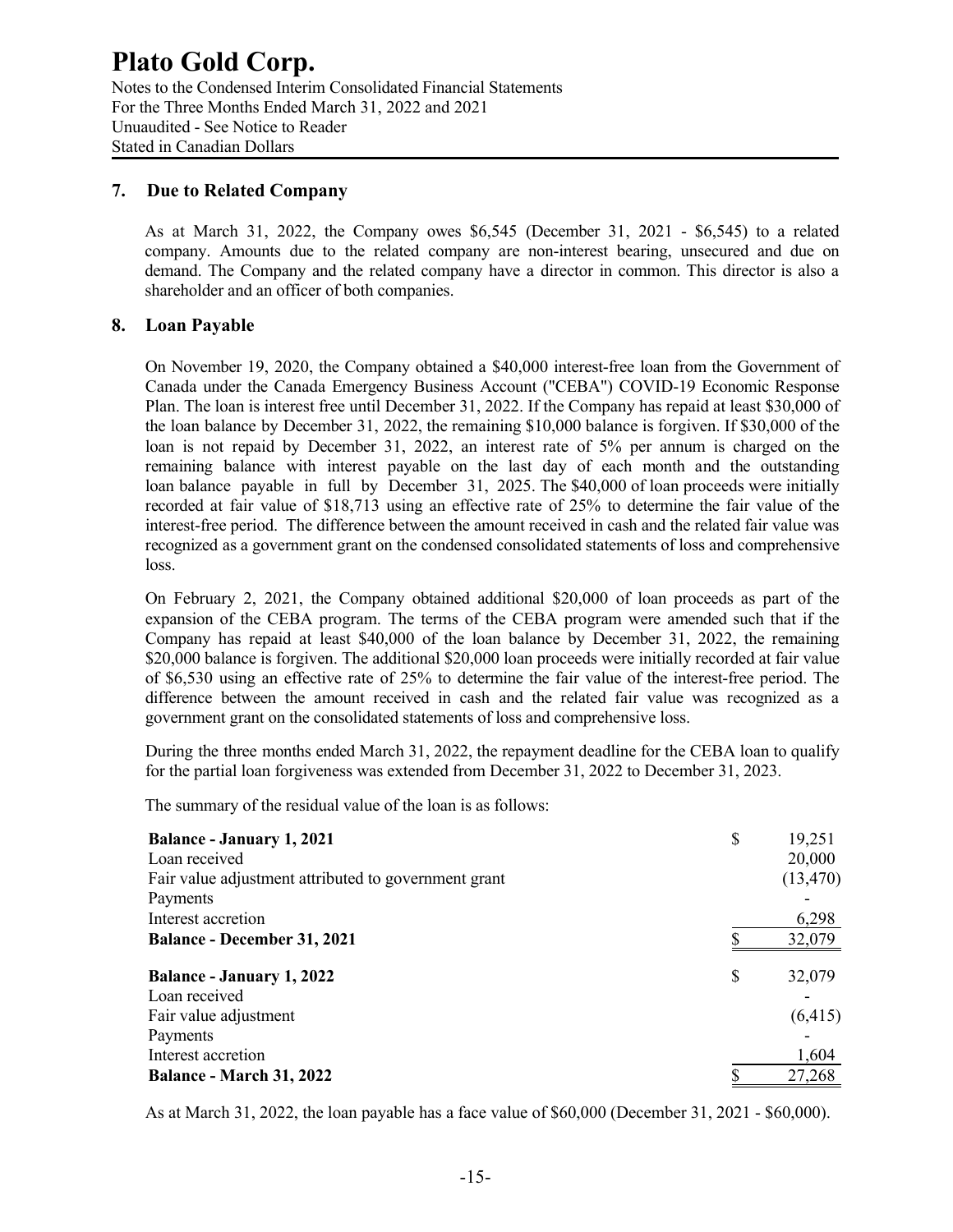Notes to the Condensed Interim Consolidated Financial Statements For the Three Months Ended March 31, 2022 and 2021 Unuaudited - See Notice to Reader Stated in Canadian Dollars

### **9. Share Capital**

### **a) Authorized:**

Unlimited common shares Unlimited preferred shares

### **b) Common Shares Issued and Outstanding**

| <b>Number</b> |                            | Amount    |  |
|---------------|----------------------------|-----------|--|
| 208,919,717   | $\mathbb{S}$               | 9,339,631 |  |
|               |                            |           |  |
| 450,000       |                            | 15,750    |  |
|               |                            |           |  |
| 5,100,000     |                            | 204,000   |  |
|               |                            |           |  |
| 1,900,000     |                            | 53,246    |  |
| 96,000        |                            | 2,690     |  |
|               |                            | (20, 732) |  |
|               |                            |           |  |
|               |                            | 150,000   |  |
|               |                            | (2,957)   |  |
| 219,465,717   |                            | 9,741,628 |  |
| 219,465,717   | \$                         | 9,741,628 |  |
|               |                            |           |  |
| 300,000       |                            | 7,500     |  |
|               |                            | 9,749,128 |  |
|               | 3,000,000<br>219, 765, 717 |           |  |

During the year ended December 31, 2021, the following transactions occurred:

(i) On January 20, 2021, the Company issued 450,000 shares pursuant to an Option Agreement. The common share issuance was valued at \$15,750 based on the Company's common share close price of \$0.03 on the date of issuance. See note 6 (b) for more information regarding the Option Agreement and share issuance.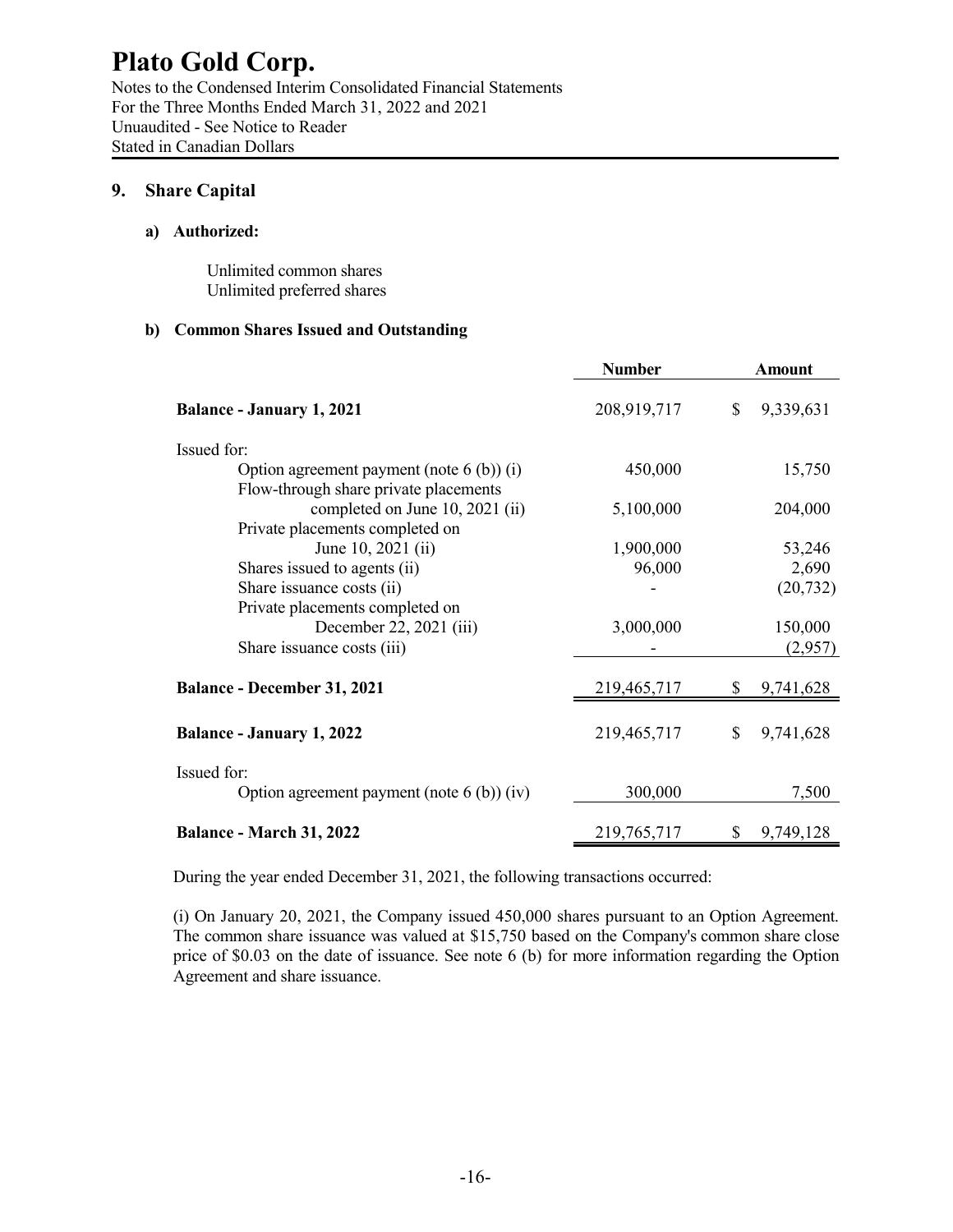Notes to the Condensed Interim Consolidated Financial Statements For the Three Months Ended March 31, 2022 and 2021 Unuaudited - See Notice to Reader Stated in Canadian Dollars

### **9. Share Capital (continued)**

(ii) On June 10, 2021, Company completed a non-brokered private placement and issued 5,100,000 flow-through common shares at a price \$0.05 each for total gross proceeds of \$255,000. In connection with the issuance of the 5,100,000 flow-through common shares, the Company recognized a flow-though share premium liability of \$51,000 and the remaining \$204,000 was recognized as share capital. The flow-through share premium liability was calculated based on the difference between the subscription of \$0.05 and the Company's common share close price of \$0.04 on the date of issuance.

Management and a Corporation controlled by a director participated in the private placements and contributed \$110,000 to the Company in exchange for 2,200,000 flow-through common shares.

Concurrent with the issuance of the flow-through shares, the Company also issued 1,900,000 regular units at a price of \$0.05 each for total gross proceeds of \$95,000. Each unit consists of one (1) common share and one (1) common share purchase warrant. Each warrant entitles the holder to purchase one (1) common share at a price of \$0.07 per common share for a period of 24 months. The Company allocated \$53,246 of the proceeds to common shares and \$41,754 of the proceeds to warrants.

Management participated in the private placements and contributed \$55,000 to the Company in exchange for 1,100,000 units.

In connection with the June 10, 2021 private placements, the Company paid cash commissions of \$4,800 to certain agents who introduced investors to the Company. The Company also issued 96,000 units to the agents. Each unit consists of one (1) common share and one (1) common share purchase warrant. Each warrant entitles the holder to purchase one (1) common share at a price of \$0.07 per common share for a period of 24 months. The units issued to agents were valued at \$4,800 of which \$2,690 was allocated to common shares and \$2,110 was allocated to warrants. In total, the Company incurred share issuance costs of \$20,732 which included \$15,932 of cash costs and non-cash costs of \$4,800 for the units issued to agents.

(iii) On December 22, 2021, Company completed a non-brokered private placement and issued 3,000,000 common shares at a price of \$0.05 per share and aggregate proceeds of \$150,000. A Corporation controlled by a director participated in the private placement and contributed \$75,000 to the Company in exchange for 1,500,000 common shares. In connection with the private placement, the Company incurred share issuance costs of \$2,957.

During the three months ended March 31, 2022, the following transactions occurred:

(iv) On January 10, 2022, the Company issued 300,000 shares pursuant to an Option Agreement. The common share issuance was valued at \$7,500 based on the Company's common share close price of \$0.025 on the date of issuance. See note 6 (b) for more information regarding the Option Agreement and share issuance.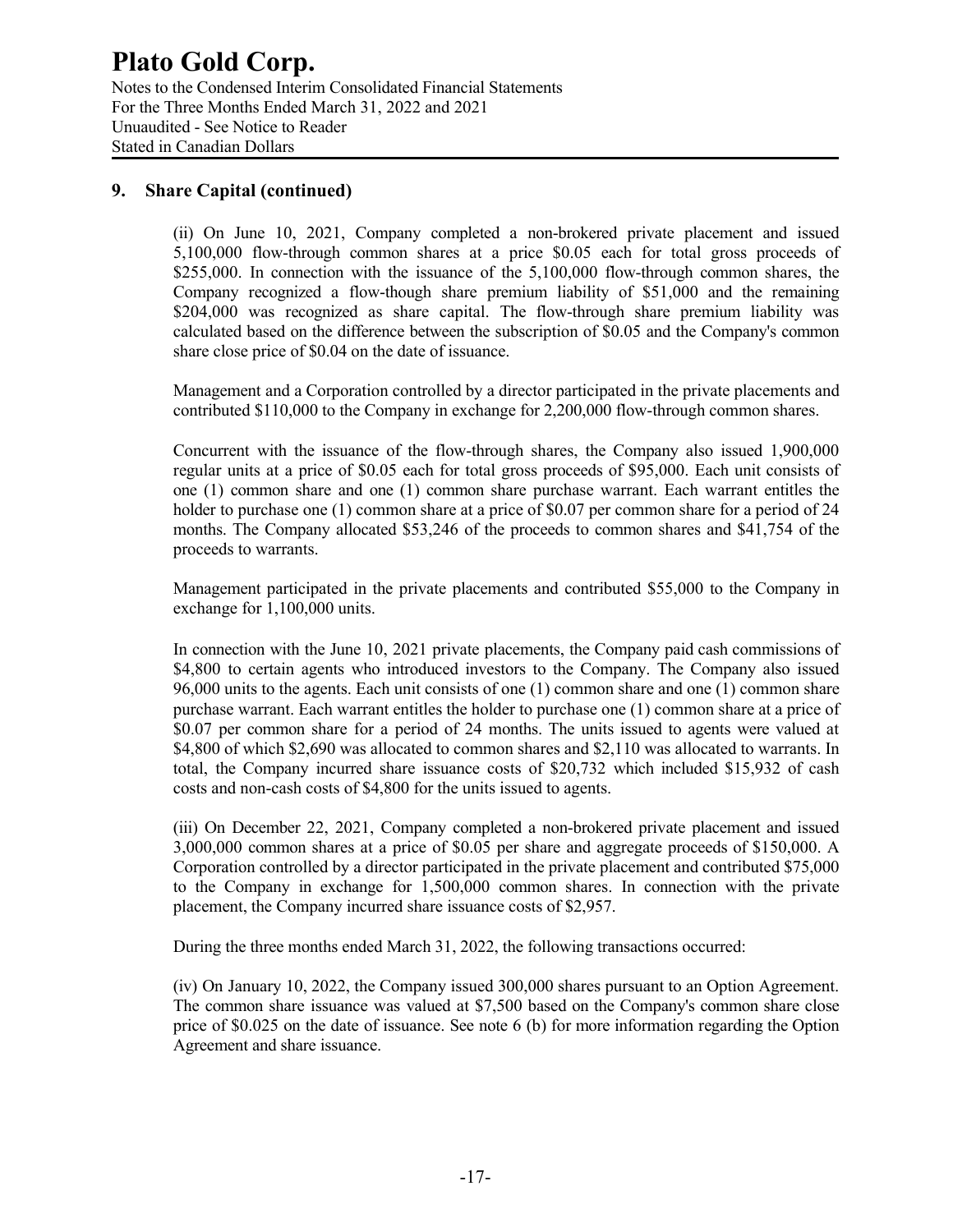Notes to the Condensed Interim Consolidated Financial Statements For the Three Months Ended March 31, 2022 and 2021 Unuaudited - See Notice to Reader Stated in Canadian Dollars

### **10. Warrants**

a) A summary of the status of the Company's warrants is as follows:

|                                                                          | <b>Number</b>       | Amount          | Weighted<br>Average<br><b>Exercise Price</b> |
|--------------------------------------------------------------------------|---------------------|-----------------|----------------------------------------------|
| <b>Balance - January 1, 2021</b>                                         | $1,100,000$ \$      | 25,735          | -S<br>0.10                                   |
| Issued - June 10, 2021 $(i)$<br>Issued to agents - June $10$ , $2021(i)$ | 1,900,000<br>96,000 | 41,754<br>2,110 | 0.07<br>0.07                                 |
| <b>Balance - December 31, 2021</b><br>and March 31, 2022                 | 3,096,000 \$        | 69,599          | \$<br>0.08                                   |

(i) On June 10, 2021, the Company completed a non-brokered private placement of 1,900,000 units at a price of \$0.05 each for total gross proceeds of \$95,000. Each unit consists of one (1) common share and one (1) common share purchase warrant. Each warrant entitles the holder to purchase one (1) common share at a price of \$0.07 per common share for a period of 24 months. The Company allocated \$53,246 of the proceeds to common shares and \$41,754 of the proceeds to warrants.

In connection with the June 10, 2021 private placements (see note 9), the Company issued 96,000 units to the agents. Each unit consists of one (1) common share and one (1) common share purchase warrant. Each warrant entitles the holder to purchase one (1) common share at a price of \$0.07 per common share for a period of 24 months. The units issued to agents were valued at \$4,800 of which \$2,690 was allocated to common shares and \$2,110 was allocated to warrants.

The fair value of the Warrants was estimated at the grant date based on the Black-Scholes pricing model, using the following assumptions:

| Expected dividend yield | Nil      |
|-------------------------|----------|
| Risk-free interest rate | $0.32\%$ |
| Expected life           | 2 years  |
| Expected volatility     | 196%     |
| Share price             | \$0.04   |

### **11. Share-Based Compensation**

a) Stock Option Plan

The Board of Directors has adopted a stock option plan for the Company (the "Plan"). Pursuant to the Plan, the Board of Directors may, from time to time at its discretion, allocate nontransferable options to purchase shares to directors, officers, employees and consultants of the Company.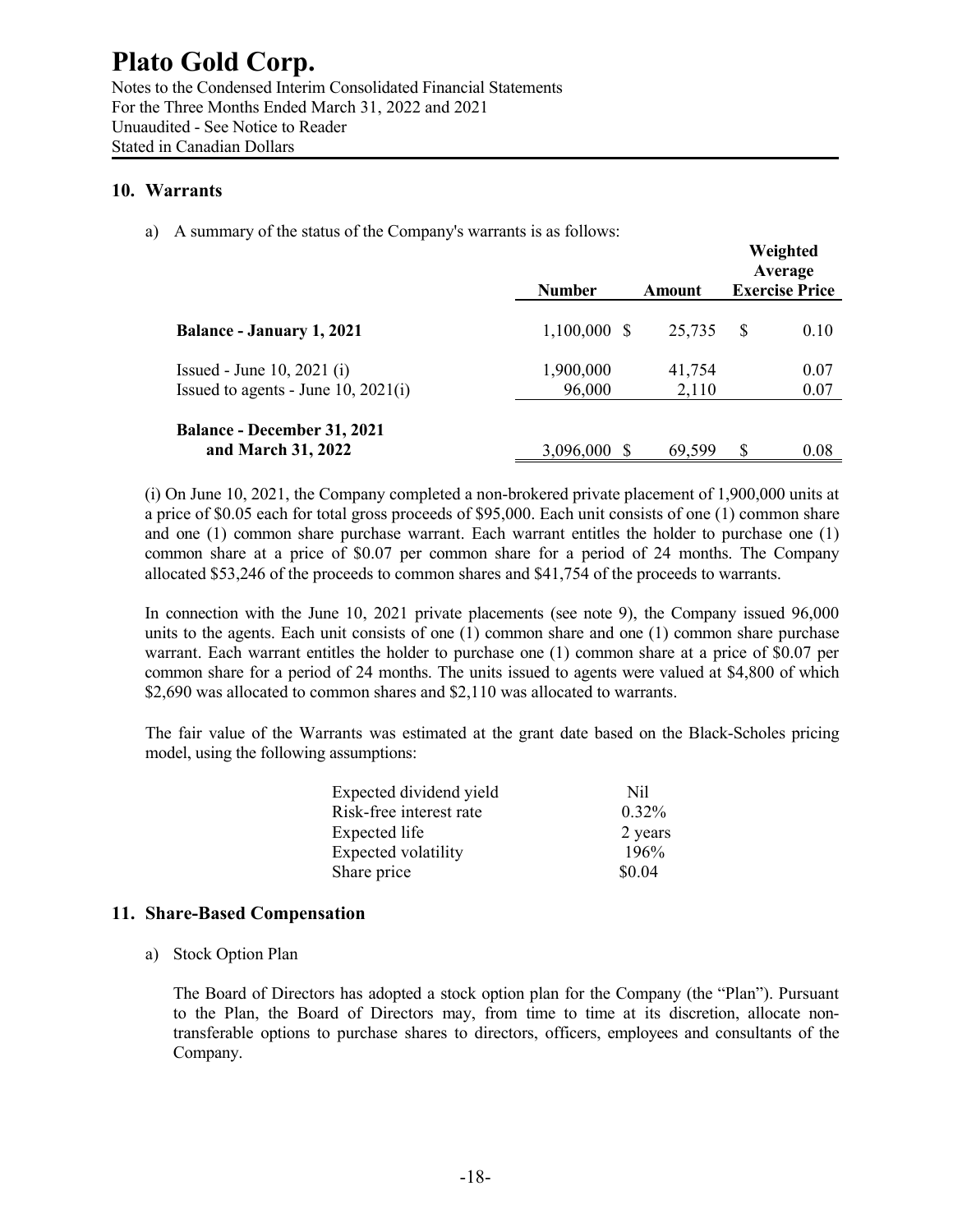Notes to the Condensed Interim Consolidated Financial Statements For the Three Months Ended March 31, 2022 and 2021 Unuaudited - See Notice to Reader Stated in Canadian Dollars

### **11. Share-Based Compensation (continued)**

a) Stock Option Plan (continued)

Under the Plan, the aggregate number of shares to be issued upon the exercise of options granted thereunder may not exceed 10% of the number of issued and outstanding shares at the time of granting the options. Options shall expire no later than ten years after the date of grant.

The exercise price of options granted pursuant to the Plan shall be established based on the average closing price of the shares for the five days prior to the date of grant or such other method of pricing as may be acceptable to the stock exchange on which the shares are listed. The options shall vest and may be exercised as determined by a resolution of the Board of Directors.

b) A summary of changes to stock options is as follows:

|                                                       | <b>Number</b> | <b>Weighted Average</b><br><b>Exercise Price</b> |                          |  |
|-------------------------------------------------------|---------------|--------------------------------------------------|--------------------------|--|
| <b>Balance - January 1, 2021</b>                      | 14,030,000    | S                                                | 0.10                     |  |
| Granted/vested                                        | 5,100,000     |                                                  | 0.05                     |  |
| Expired                                               | (2,150,000)   |                                                  | $\overline{\phantom{a}}$ |  |
| <b>Balance - December 31, 2021 and March 31, 2022</b> | 16,980,000    | S                                                | 0.085                    |  |

All outstanding options have fully vested and are exercisable.

(i) On April 22, 2021, the Company granted 5,100,000 of options to its directors, officers and consultants. Each option entitles the holder to acquire one common share of the Company at an exercise price of \$0.05 per share for a period up to 10 years from the date the option was granted. The stock options vest immediately upon grant and are exercisable.

The Company recorded share-based compensation expense of \$178,251 on the consolidated statement of loss and comprehensive loss for the 5,100,000 stock options granted. The fair value of the options granted was estimated at the grant date based on the Black-Scholes pricing model, using the following assumptions:

| Expected dividend yield | Nil      |
|-------------------------|----------|
| Risk-free interest rate | $1.61\%$ |
| Expected life           | 10 years |
| Expected volatility     | 204%     |
| Stock price             | \$0.035  |

During the year ended December 31, 2021, 2,150,000 options belonging to the Company's directors, officers and consultants expired unexercised.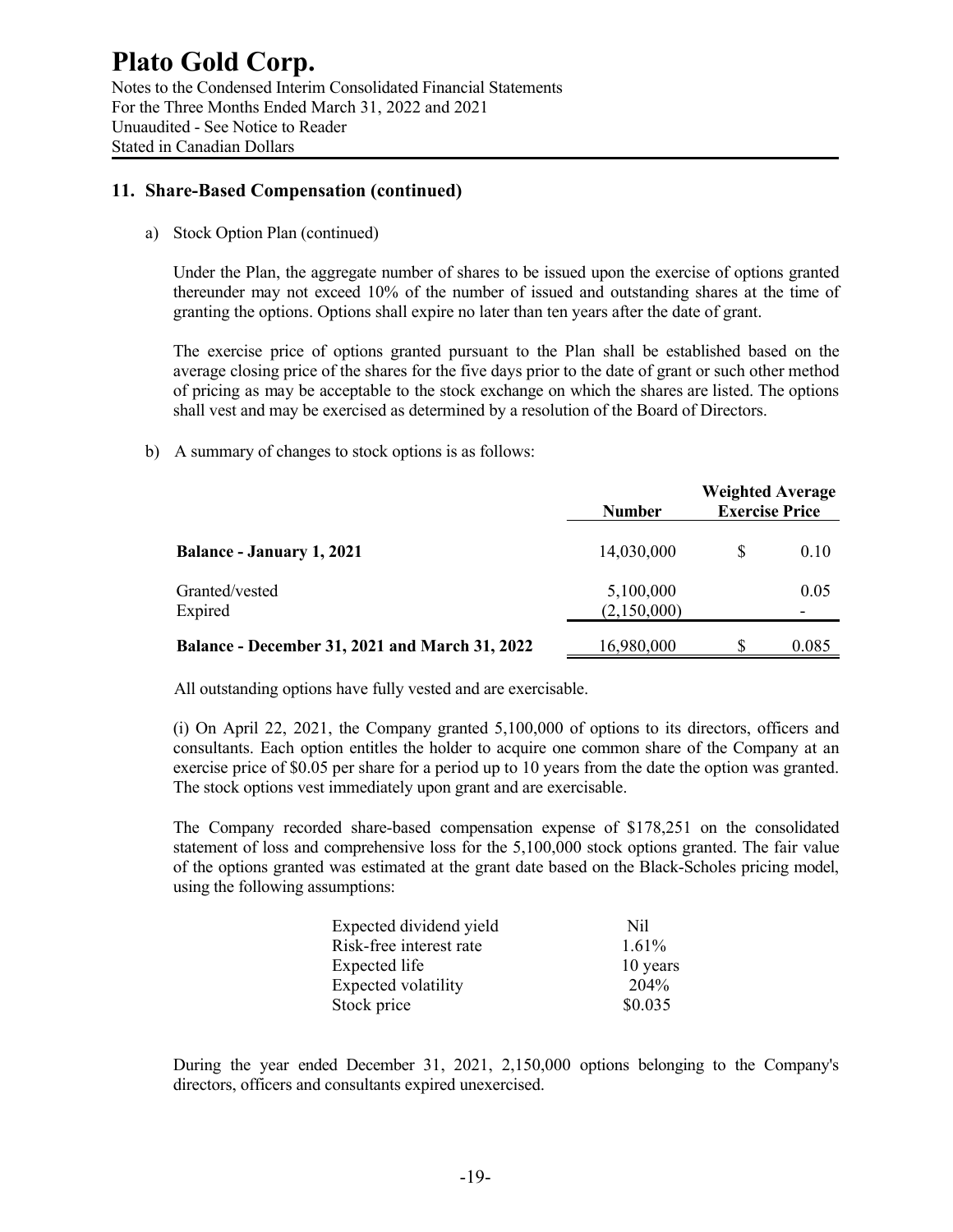### **11. Share-Based Compensation (continued)**

c) As at March 31, 2022, the following options were outstanding and exercisable:

|                       | <b>Number of Options</b> |            |                    |
|-----------------------|--------------------------|------------|--------------------|
| <b>Exercise Price</b> | Unvested                 | Vested     | <b>Expiry Date</b> |
| \$<br>0.100           | $\overline{\phantom{0}}$ | 6,630,000  | October 29, 2028   |
| \$<br>0.100           | $\overline{\phantom{0}}$ | 5,250,000  | April 23, 2029     |
| \$<br>0.050           | $\overline{\phantom{0}}$ | 5,100,000  | April 22, 2031     |
|                       | $\overline{\phantom{a}}$ | 16,980,000 |                    |

### **12. Related Party Transactions**

During the three months ended March 31, 2022, the Company:

- a) Incurred rent of \$600 (2021 600) with a related company. The Company and the related company have an officer in common. This officer is also a director and shareholder of both companies. As at March 31, 2022, accounts payable and accrued liabilities included \$16,800 (December 31, 2021 - \$16, 200) related to rent payable.
- b) Incurred consulting fees of \$25 (2021 \$25) with the Company's CFO. As at March 31, 2022, accounts payable and accrued liabilities included \$126,025 (December 31, 2021 - \$126,000) of consulting fees payable to the CFO.
- c) As at March 31, 2022, accounts payable and accrued liabilities included \$14,950 (December 31, 2021 - \$14,950) of consulting fees payable to the former Corporate Secretary.
- d) Incurred consulting fees of \$25 (2021 \$25) with the Company's current Corporate Secretary. As at March 31, 2022, accounts payable and accrued liabilities included \$25 (December 31, 2021 - \$Nil) of consulting fees payable to the current Corporate Secretary.
- e) Incurred salaries of \$25 (2021 \$25) with the Company's CEO. As at March 31, 2022, accounts payable and accrued liabilities included \$25 (December 31, 2021 - \$Nil) of salaries payable to the current Corporate Secretary.
- f) Incurred directors fees of \$150 (2021 \$125). As at March 31, 2022, accounts payable and accrued liabilities included \$43,600 (December 31, 2021 - \$43,450) of directors' fees payable.
- g) Other related party transaction information is disclosed in notes 7 and 9.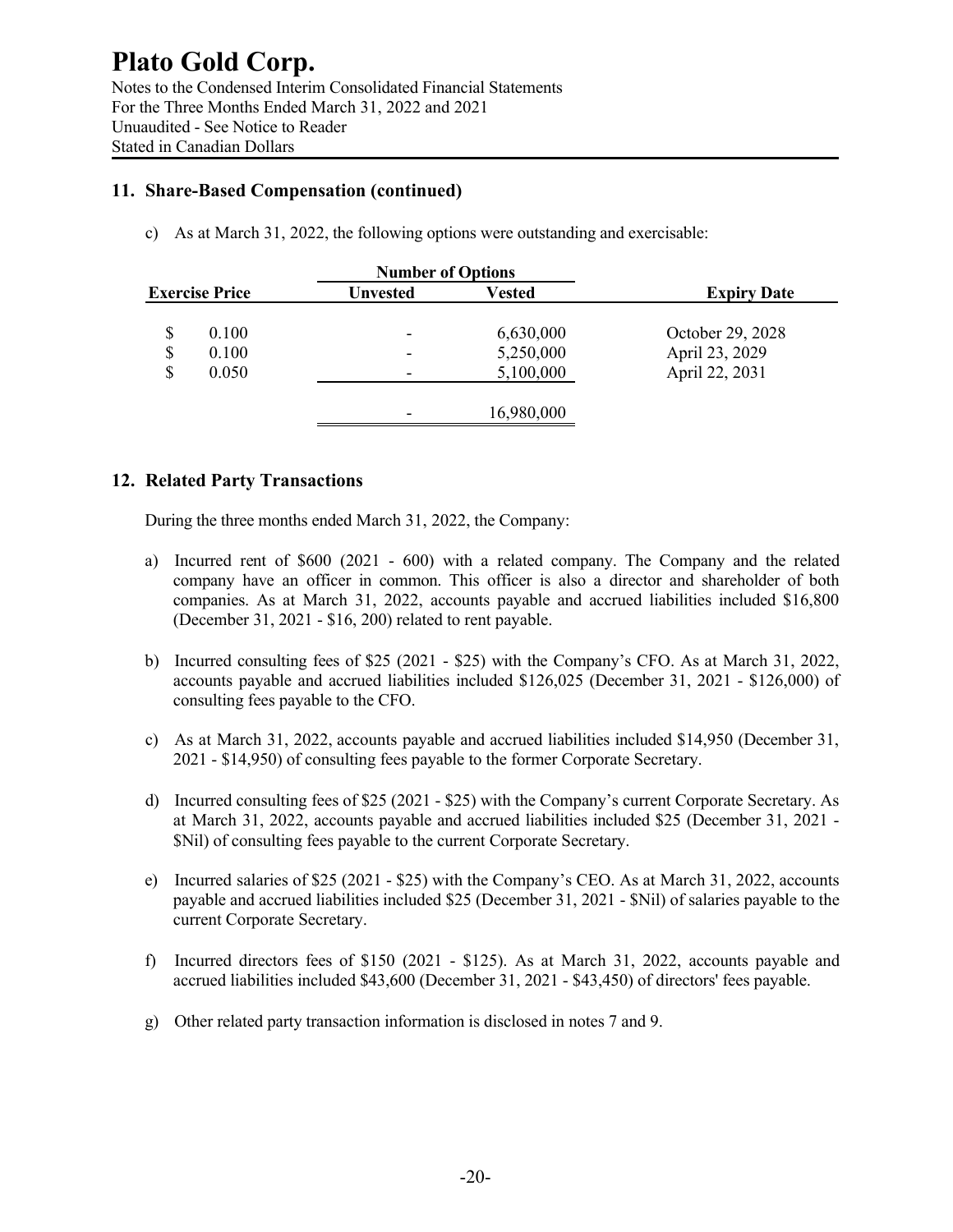### **Plato Gold Corp.** Notes to the Condensed Interim Consolidated Financial Statements For the Three Months Ended March 31, 2022 and 2021 Unuaudited - See Notice to Reader Stated in Canadian Dollars

### **13. Flow-Through Share Premium Liability**

The following is a continuity schedule of the liability portion of the Company's flow-through share issuances:

| <b>Balance - January 1, 2021</b><br>Liability incurred on flow-though shares issued on June 10, 2021 (note 9)<br>Settlement of flow-through shares liability on incurring expenditures | S | 51,000<br>(39,071) |
|----------------------------------------------------------------------------------------------------------------------------------------------------------------------------------------|---|--------------------|
| <b>Balance - December 31, 2021</b>                                                                                                                                                     |   | 11,929             |
| <b>Balance - January 1, 2022</b><br>Settlement of flow-through shares liability on incurring expenditures                                                                              | S | 11,929<br>(6,631)  |
| <b>Balance - March 31, 2022</b>                                                                                                                                                        |   | 5.298              |

On June 10, 2021, the Company issued 5,100,000 flow-through common shares at a price \$0.05 each for total gross proceeds of \$255,000. Under the terms of the flow-through share subscription agreements, the Company agreed to incur \$255,000 of qualified Canadian resource expenditures (the "expenditures") by December 31, 2022 and renounced those expenditures to investors effective December 31, 2021. As at March 31, 2022, the Company has incurred \$228,510 (December 31, 2021 - \$195,353) of these expenditures.

### **14. Financial Instruments**

### **a) Liquidity Risk**

Liquidity risk refers to the risk that the Company will not be able to meet its financial obligations when they become due. The Company's approach to managing liquidity risk is to ensure that it will have sufficient liquidity to meet liabilities as they become due. As at March 31, 2022, the Company had current assets of \$37,838 (December 31, 2021 - \$139,190) to settle current liabilities of \$732,811 (December 31, 2021 - \$731,962). With the exception of flow-through share premium liability and loan payable, all of the Company's financial liabilities have contractual maturities of less than 30 days and are subject to normal trade terms.

The Company has no income and relies on equity financing to support its exploration program. Additional financing is required to fund the related operating expenses required to manage the Company through fiscal 2022. Management prepares budgets and ensures funds are available prior to commencement of any exploration program. During the year ended December 31, 2021, the Company received the majority of its financing from private placements.

### **b) Credit Risk**

Credit risk is the risk of loss associated with a counterparty's inability to fulfil its payment obligations. The Company's credit risk relates to cash and other receivables. Cash is held with a reputable financial institution and is closely monitored by management. Other receivables includes HST receivable of \$9,661 (December 31, 2021 - \$9,661).